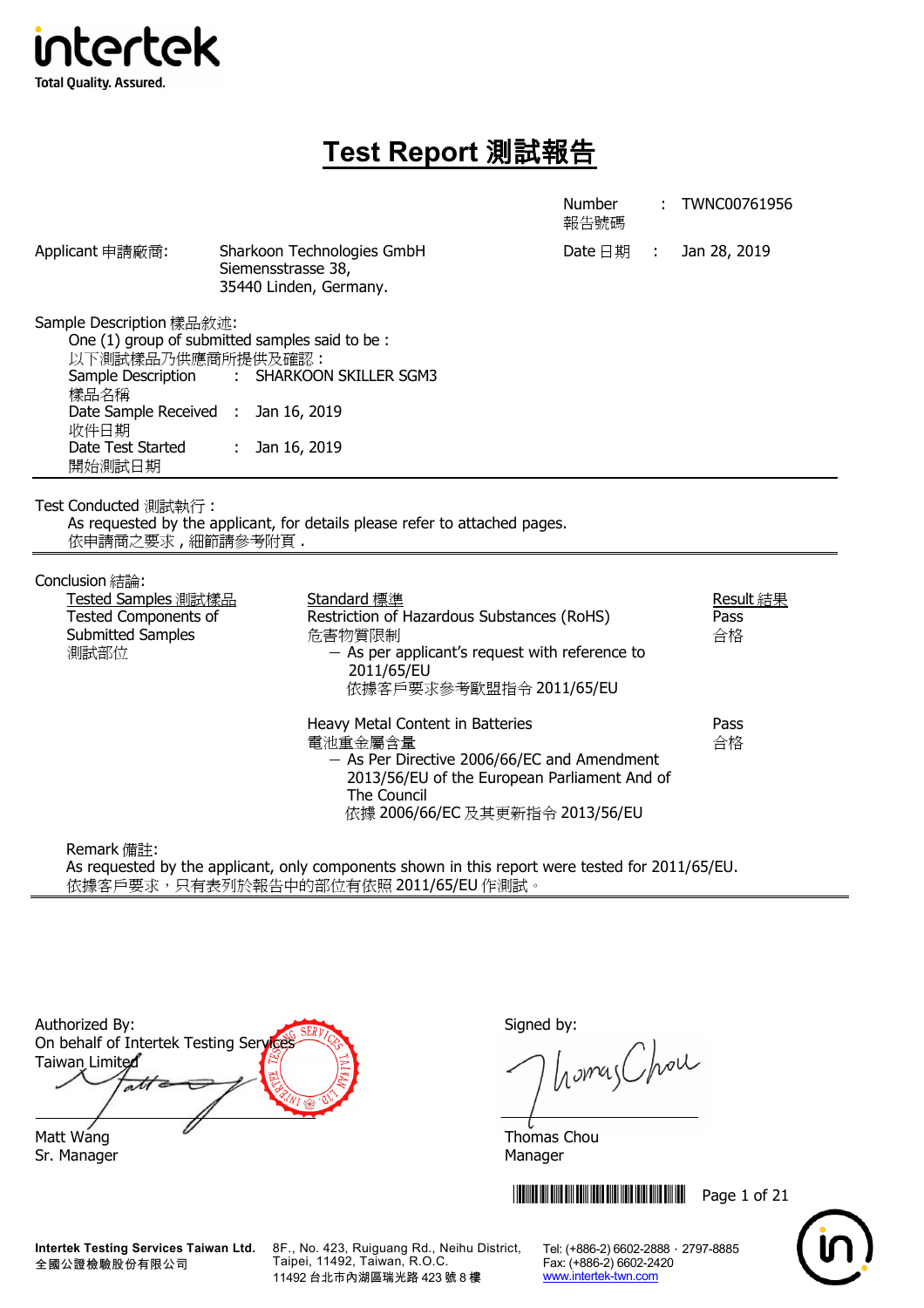

Test Conducted 測試內容 :

## 1. XRF Screening Test X 射線螢光光譜法篩檢測試

With reference to IEC 62321-3-1:2013, cadmium (Cd), lead (Pb), mercury (Hg), chromium (Cr) and bromine (Br) were measured by XRF spectroscopy. The further wet chemical tests will be conducted if necessary. 參考 IEC 62321-3-1:2013, 以 X 射線螢光光譜法進行鎘(Cd), 鉛(Pb), 汞(Hq), 鉻(Cr)與溴(Br) 的含量篩檢測試。必要時會 以化學測試進行確認。

#### Test Result Summary 測試結果:

|                |                                |               | XRF screening |                          | Chemical testing         |                              |
|----------------|--------------------------------|---------------|---------------|--------------------------|--------------------------|------------------------------|
|                |                                |               | X 射線螢光光譜法篩檢測試 |                          | 化學測試                     |                              |
|                | <b>Tested Component</b>        |               | (ppm)         |                          | (ppm)                    |                              |
|                | 測試部位                           | Element<br>元素 | Result<br>結果  | $Cr^{6+}$<br>六價鉻         | Pb/Cd/Hg<br>鉛/鎘/汞        | PBBs/PBDEs<br>多溴聯苯/多<br>溴聯苯醚 |
|                |                                | Cd            | <b>ND</b>     |                          | $\overline{a}$           |                              |
|                |                                | Pb            | <b>ND</b>     |                          | $-$                      |                              |
| $\mathbf{1}$   | Transparent/olive plastic top  | Hg            | ND            |                          | $-$                      |                              |
|                | cover                          | Cr            | <b>ND</b>     | $-$                      |                          |                              |
|                |                                | Br            | <b>ND</b>     |                          |                          | $-$<br>$\overline{a}$        |
|                |                                | Cd            | <b>ND</b>     |                          | $\overline{\phantom{m}}$ |                              |
|                |                                | Pb            | <b>ND</b>     |                          | $-$                      |                              |
|                |                                | Hg            | <b>ND</b>     |                          | $\overline{\phantom{m}}$ |                              |
| $\overline{2}$ | Black plastic button           | Cr            | <b>ND</b>     | $\overline{\phantom{a}}$ |                          |                              |
|                |                                | Br            | <b>ND</b>     |                          |                          | $-$<br>$-$                   |
|                |                                | Cd            | <b>ND</b>     |                          | $\overline{\phantom{m}}$ |                              |
|                |                                | Pb            | <b>ND</b>     |                          | $-$                      |                              |
|                |                                | Hg            | <b>ND</b>     |                          | $-$                      |                              |
| 3              | Black plastic base             | Cr            | <b>ND</b>     | $-$                      |                          |                              |
|                |                                | Br            | <b>ND</b>     |                          |                          | $- -$<br>$-$                 |
|                |                                | Cd            | <b>ND</b>     |                          | $-\hbox{--}$             |                              |
|                |                                | Pb            | <b>ND</b>     |                          | $-$                      |                              |
|                |                                | Hg            | <b>ND</b>     |                          | $-$                      |                              |
| $\overline{4}$ | Black plastic pad              | Cr            | <b>ND</b>     | $\overline{\phantom{a}}$ |                          |                              |
|                |                                |               |               |                          |                          | $\overline{\phantom{a}}$     |
|                |                                | Br            | <b>ND</b>     |                          |                          | $-$                          |
|                |                                | Cd            | <b>ND</b>     |                          | $\overline{\phantom{a}}$ |                              |
|                |                                | Pb            | <b>ND</b>     |                          | $\overline{\phantom{m}}$ |                              |
|                |                                | Hg            | <b>ND</b>     |                          | $-$                      |                              |
| 5              | Black/red/green plastic switch | Cr            | <b>ND</b>     | $-$                      |                          |                              |
|                |                                | Br            | <b>ND</b>     |                          |                          | $-$<br>--                    |
|                |                                |               |               |                          |                          |                              |

**THEFT READERS THE READERS THE READER IN 1979** THE READERS THE READERS THE READERS THE READERS THE READERS THE READ



8F., No. 423, Ruiguang Rd., Neihu District, Taipei, 11492, Taiwan, R.O.C. 11492 台北市內湖區瑞光路 423 號 8 樓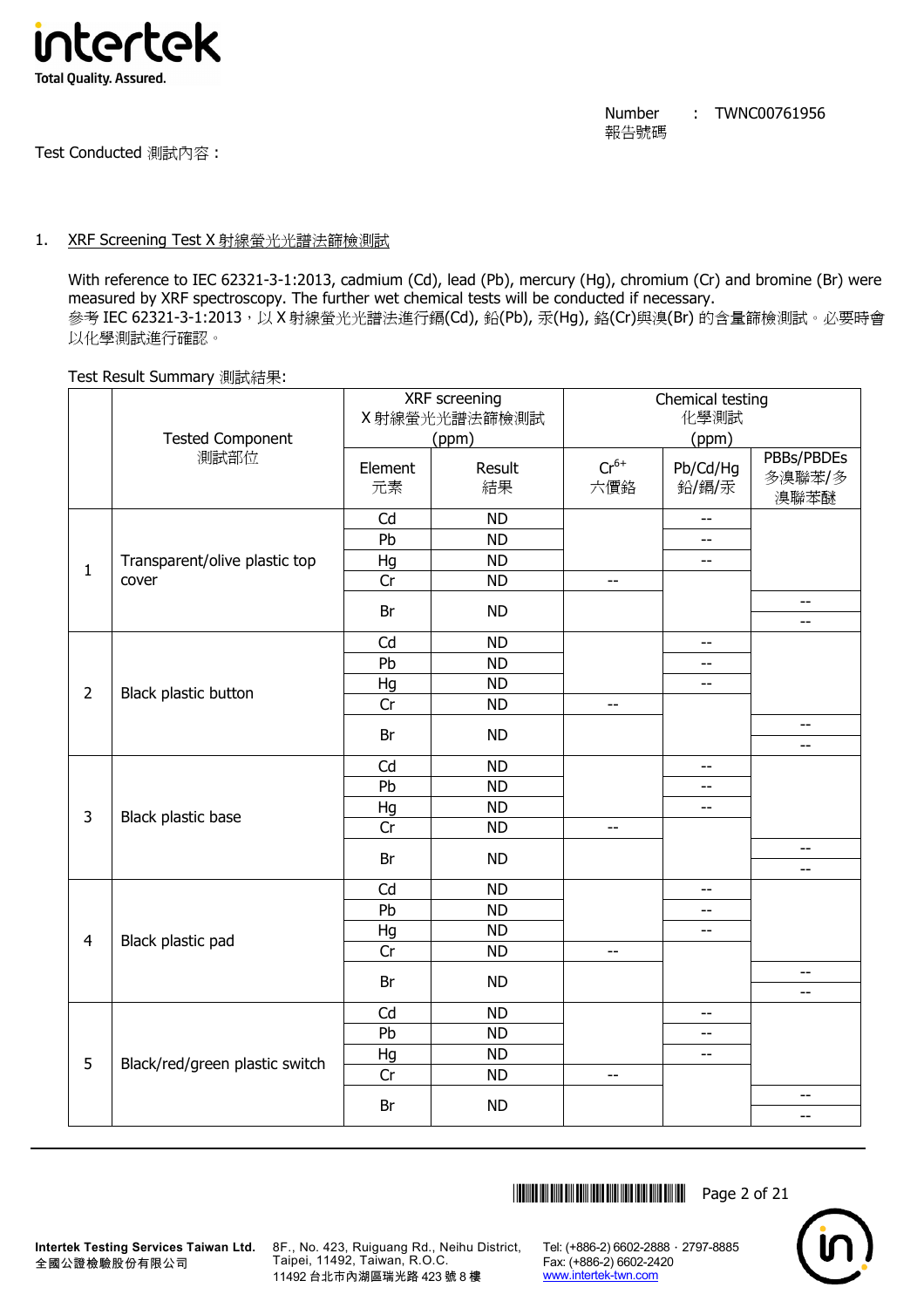

## Test Conducted 測試內容 :

|                |                                 |         | XRF screening |           | Chemical testing |                      |
|----------------|---------------------------------|---------|---------------|-----------|------------------|----------------------|
|                |                                 |         | X射線螢光光譜法篩檢測試  |           | 化學測試             |                      |
|                | <b>Tested Component</b><br>測試部位 |         | (ppm)         |           | (ppm)            |                      |
|                |                                 | Element | Result        | $Cr^{6+}$ | Pb/Cd/Hg         | PBBs/PBDEs<br>多溴聯苯/多 |
|                |                                 | 元素      | 結果            | 六價鉻       | 鉛/鎘/汞            | 溴聯苯醚                 |
|                |                                 | Cd      | <b>ND</b>     |           | $-$              |                      |
|                |                                 | Pb      | <b>ND</b>     |           | --               |                      |
| 6              | Black plastic button            | Hg      | <b>ND</b>     |           | $- -$            |                      |
|                |                                 | Cr      | <b>ND</b>     | --        |                  |                      |
|                |                                 | Br      | <b>ND</b>     |           |                  | $-$<br>$-$           |
|                |                                 | Cd      | <b>ND</b>     |           | $-$              |                      |
|                |                                 | Pb      | <b>ND</b>     |           | --               |                      |
| $\overline{7}$ |                                 | Hg      | <b>ND</b>     |           | $-$              |                      |
|                | Black plastic frame             | Cr      | 117           | --        |                  |                      |
|                |                                 | Br      | 352           |           |                  | PBBs: ND             |
|                |                                 |         |               |           |                  | PBDEs: ND            |
|                |                                 | Cd      | <b>ND</b>     |           | --               |                      |
|                |                                 | Pb      | <b>ND</b>     |           | --               |                      |
| 8              | Silvery metal screw             | Hg      | <b>ND</b>     |           | --               |                      |
|                |                                 | Cr      | <b>ND</b>     | --        |                  |                      |
|                |                                 | Br      | <b>NA</b>     |           |                  | $-$<br>$-$           |
|                |                                 | Cd      | <b>ND</b>     |           | $-$              |                      |
|                |                                 | Pb      | <b>ND</b>     |           | --               |                      |
|                | Transparent plastic sensor      | Hg      | <b>ND</b>     |           | $-$              |                      |
| 9              | cover                           | Cr      | <b>ND</b>     | --        |                  |                      |
|                |                                 | Br      | <b>ND</b>     |           |                  | $-$                  |
|                |                                 | Cd      | <b>ND</b>     |           |                  | $-$                  |
|                |                                 | Pb      | <b>ND</b>     |           | $-\, -$<br>--    |                      |
|                |                                 | Hg      | <b>ND</b>     |           | --               |                      |
| 10             | Silvery metal sheet             | Cr      | 178100        | Negative  |                  |                      |
|                |                                 |         |               |           |                  | $- -$                |
|                |                                 | Br      | <b>NA</b>     |           |                  | --                   |
|                |                                 | Cd      | <b>ND</b>     |           | --               |                      |
|                |                                 | Pb      | <b>ND</b>     |           | --               |                      |
|                | Wheel - black rubber tire       | Hg      | <b>ND</b>     |           | --               |                      |
| 11             |                                 | Cr      | <b>ND</b>     | --        |                  |                      |
|                |                                 | Br      | <b>ND</b>     |           |                  | --<br>$-$            |
|                |                                 |         |               |           |                  |                      |



**Intertek Testing Services Taiwan Ltd.** 8F., No. 423, Ruiguang Rd., Neihu District, Taipei, 11492, Taiwan, R.O.C. 11492 台北市內湖區瑞光路 423 號 8 樓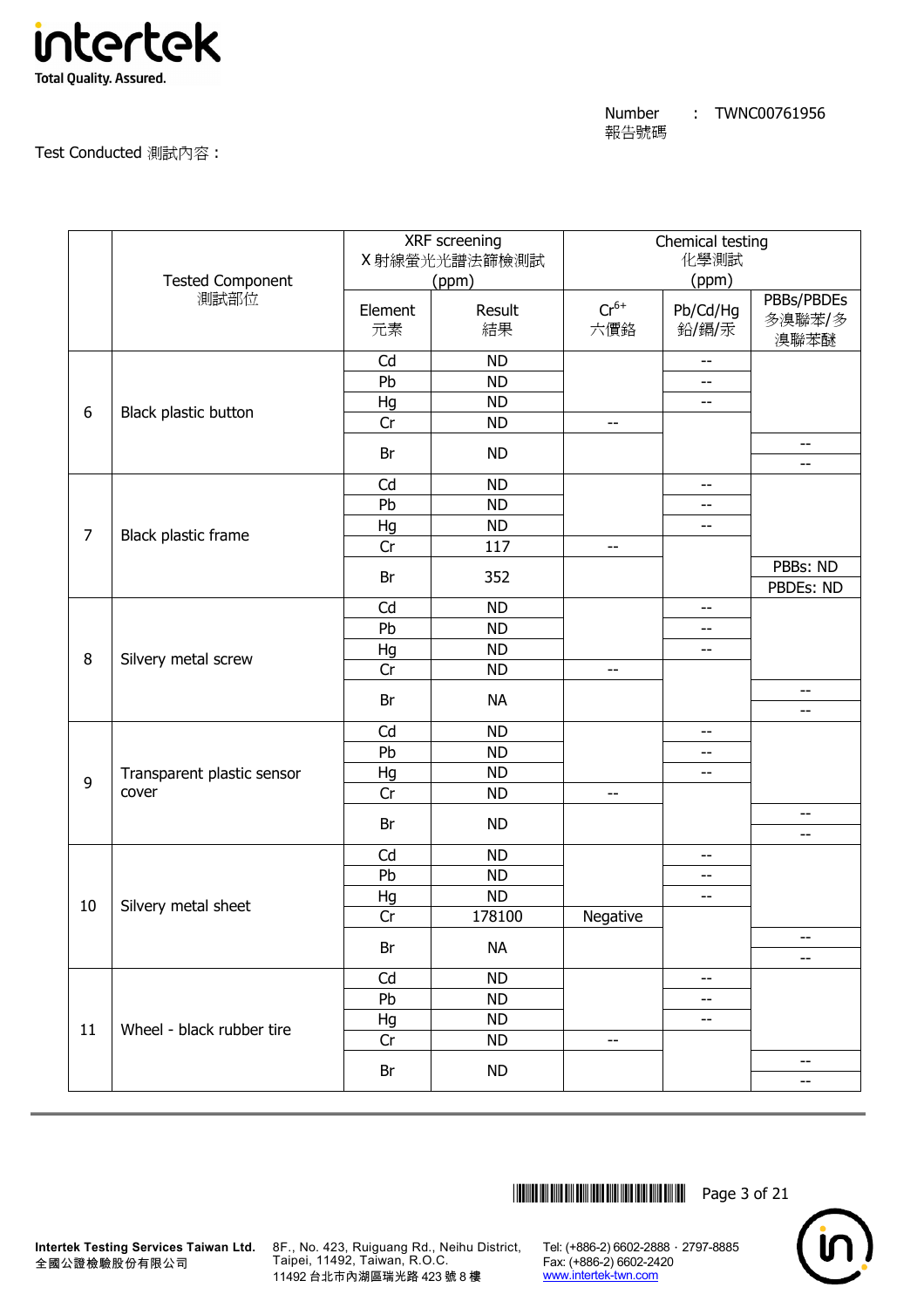

|    | <b>Tested Component</b>             |               | XRF screening<br>X 射線螢光光譜法篩檢測試<br>(ppm) |                  | Chemical testing<br>化學測試<br>(ppm) |                              |
|----|-------------------------------------|---------------|-----------------------------------------|------------------|-----------------------------------|------------------------------|
|    | 測試部位                                | Element<br>元素 | Result<br>結果                            | $Cr^{6+}$<br>六價鉻 | Pb/Cd/Hg<br>鉛/鎘/汞                 | PBBs/PBDEs<br>多溴聯苯/多<br>溴聯苯醚 |
|    |                                     | Cd            | <b>ND</b>                               |                  | $-$                               |                              |
|    |                                     | Pb            | <b>ND</b>                               |                  | $-$                               |                              |
| 12 | Wheel - silvery metal part          | Hg            | <b>ND</b>                               |                  | $\overline{\phantom{a}}$          |                              |
|    |                                     | Cr            | 229                                     | --               |                                   |                              |
|    |                                     | Br            | <b>NA</b>                               |                  |                                   | --<br>$-$                    |
|    |                                     | Cd            | <b>ND</b>                               |                  | $-$                               |                              |
|    |                                     | Pb            | <b>ND</b>                               |                  | --                                |                              |
|    |                                     | Hg            | <b>ND</b>                               |                  | $-$                               |                              |
| 13 | Wheel - black plastic rim           | Cr            | <b>ND</b>                               | $-$              |                                   |                              |
|    |                                     |               |                                         |                  |                                   | $-$                          |
|    |                                     | Br            | <b>ND</b>                               |                  |                                   | $- -$                        |
|    |                                     | Cd            | <b>ND</b>                               |                  | $- -$                             |                              |
|    | Connector - white plastic<br>socket | Pb            | <b>ND</b>                               |                  | --                                |                              |
| 14 |                                     | Hg            | <b>ND</b>                               |                  | $-$                               |                              |
|    |                                     | Cr            | <b>ND</b>                               | --               |                                   |                              |
|    |                                     | Br            | <b>ND</b>                               |                  |                                   | $-$<br>$-$                   |
|    |                                     | Cd            | <b>ND</b>                               |                  | $\overline{\phantom{a}}$          |                              |
|    |                                     | Pb            | <b>ND</b>                               |                  | --                                |                              |
|    |                                     | Hg            | <b>ND</b>                               |                  | --                                |                              |
| 15 | Connector- silvery metal pin        | Cr            | <b>ND</b>                               | $-$              |                                   |                              |
|    |                                     |               |                                         |                  |                                   | $-$                          |
|    |                                     | Br            | <b>NA</b>                               |                  |                                   | $-$                          |
|    |                                     | Cd            | <b>ND</b>                               |                  | $-$                               |                              |
|    |                                     | Pb            | <b>ND</b>                               |                  | $-$                               |                              |
|    |                                     | Hg            | <b>ND</b>                               |                  | $-$                               |                              |
| 16 | LED - transparent molding part      | Cr            | ND                                      | --               |                                   |                              |
|    |                                     | Br            | 1146                                    |                  |                                   | PBBs: ND<br>PBDEs: ND        |
|    |                                     | Cd            | <b>ND</b>                               |                  | --                                |                              |
|    |                                     | Pb            | <b>ND</b>                               |                  | $-$                               |                              |
|    |                                     | Hg            | <b>ND</b>                               |                  | --                                |                              |
| 17 | LED - silvery metal pin             | Cr            | <b>ND</b>                               | $-$              |                                   |                              |
|    |                                     |               |                                         |                  |                                   | $-$                          |
|    |                                     | Br            | <b>NA</b>                               |                  |                                   | --                           |
|    |                                     |               |                                         |                  |                                   |                              |

\*THJ0761956\* Page 4 of 21



**Intertek Testing Services Taiwan Ltd.** 8F., No. 423, Ruiguang Rd., Neihu District, Taipei, 11492, Taiwan, R.O.C. 11492 台北市內湖區瑞光路 423 號 8 樓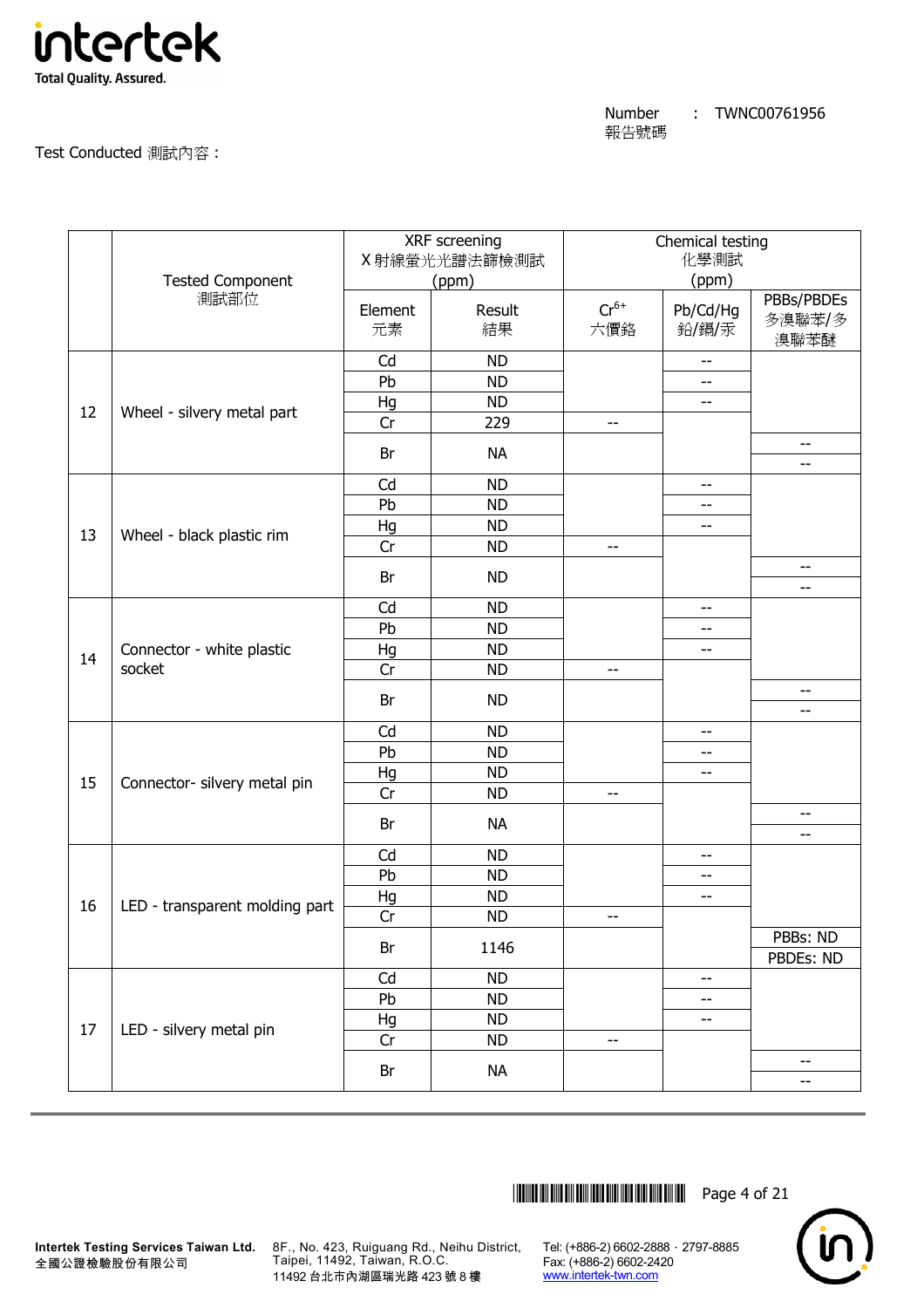

#### Test Conducted 測試內容 :

|    |                                |               | XRF screening<br>X射線螢光光譜法篩檢測試 |                  | Chemical testing<br>化學測試 |                                 |
|----|--------------------------------|---------------|-------------------------------|------------------|--------------------------|---------------------------------|
|    | <b>Tested Component</b>        |               | (ppm)                         |                  | (ppm)                    |                                 |
|    | 測試部位                           |               |                               |                  |                          | PBBs/PBDEs                      |
|    |                                | Element<br>元素 | Result<br>結果                  | $Cr^{6+}$<br>六價鉻 | Pb/Cd/Hg<br>鉛/鎘/汞        | 多溴聯苯/多                          |
|    |                                |               |                               |                  |                          | 溴聯苯醚                            |
|    |                                | Cd            | <b>ND</b>                     |                  | $\overline{\phantom{a}}$ |                                 |
|    |                                | Pb            | <b>ND</b>                     |                  | --                       |                                 |
| 18 | Black plastic part             | Hg            | <b>ND</b>                     |                  | --                       |                                 |
|    |                                | Cr            | <b>ND</b>                     | --               |                          |                                 |
|    |                                | Br            | <b>ND</b>                     |                  |                          | $\overline{\phantom{m}}$<br>$-$ |
|    |                                | Cd            | <b>ND</b>                     |                  | --                       |                                 |
|    |                                | Pb            | <b>ND</b>                     |                  | --                       |                                 |
| 19 | LED - translucent molding part | Hg            | <b>ND</b>                     |                  | $-$                      |                                 |
|    |                                | Cr            | <b>ND</b>                     | --               |                          |                                 |
|    |                                | Br            | 2034                          |                  |                          | PBBs: ND                        |
|    |                                |               |                               |                  |                          | PBDEs: ND                       |
|    |                                | Cd<br>Pb      | <b>ND</b><br><b>ND</b>        |                  | --                       |                                 |
|    |                                |               |                               |                  | --                       |                                 |
| 20 | LED - silvery metal pin        | Hg<br>Cr      | <b>ND</b><br><b>ND</b>        | --               | --                       |                                 |
|    |                                |               |                               |                  |                          | $-$                             |
|    |                                | Br            | <b>NA</b>                     |                  |                          | $-$                             |
|    |                                | Cd            | <b>ND</b>                     |                  | $-$                      |                                 |
|    |                                | Pb            | <b>ND</b>                     |                  | --                       |                                 |
|    |                                | Hg            | <b>ND</b>                     |                  | --                       |                                 |
| 21 | Black cable jacket             | Cr            | <b>ND</b>                     | --               |                          |                                 |
|    |                                | Br            | <b>ND</b>                     |                  |                          | $-$                             |
|    |                                |               |                               |                  |                          | --                              |
|    |                                | Cd            | <b>ND</b>                     |                  | $-\, -$                  |                                 |
|    |                                | Pb            | <b>ND</b>                     |                  | --                       |                                 |
| 22 | Silvery metal frame            | Hg<br>Cr      | <b>ND</b>                     |                  | --                       |                                 |
|    |                                |               | <b>ND</b>                     | --               |                          | --                              |
|    |                                | Br            | <b>NA</b>                     |                  |                          | --                              |
|    |                                | Cd            | <b>ND</b>                     |                  | --                       |                                 |
|    |                                | Pb            | <b>ND</b>                     |                  | --                       |                                 |
| 23 |                                | Hg            | <b>ND</b>                     |                  | --                       |                                 |
|    | Black plastic socket           | Cr            | <b>ND</b>                     | --               |                          |                                 |
|    |                                | Br            | <b>ND</b>                     |                  |                          | $-$                             |
|    |                                |               |                               |                  |                          | $-$                             |



**Intertek Testing Services Taiwan Ltd.** 8F., No. 423, Ruiguang Rd., Neihu District, Taipei, 11492, Taiwan, R.O.C. 11492 台北市內湖區瑞光路 423 號 8 樓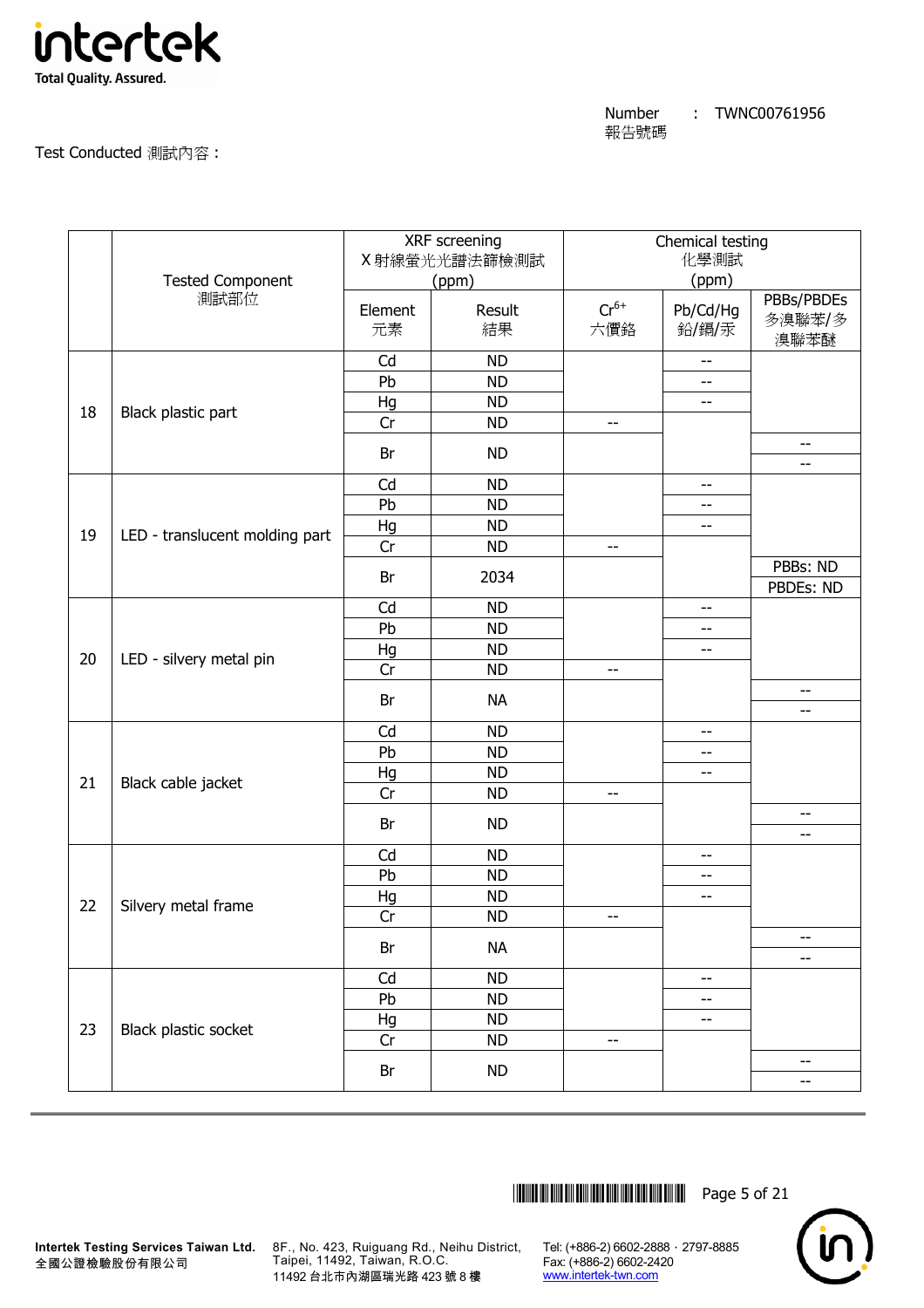

#### Test Conducted 測試內容 :

|    |                                |         | XRF screening<br>X 射線螢光光譜法篩檢測試 |                          | Chemical testing<br>化學測試 |            |
|----|--------------------------------|---------|--------------------------------|--------------------------|--------------------------|------------|
|    | <b>Tested Component</b>        |         | (ppm)                          |                          | (ppm)                    |            |
|    | 測試部位                           |         |                                |                          |                          | PBBs/PBDEs |
|    |                                | Element | Result                         | $Cr^{6+}$                | Pb/Cd/Hg                 | 多溴聯苯/多     |
|    |                                | 元素      | 結果                             | 六價鉻                      | 鉛/鎘/汞                    | 溴聯苯醚       |
|    |                                | Cd      | <b>ND</b>                      |                          | $-$                      |            |
|    |                                | Pb      | <b>ND</b>                      |                          | --                       |            |
| 24 | Grey plastic gear              | Hg      | <b>ND</b>                      |                          | --                       |            |
|    |                                | Cr      | <b>ND</b>                      | $-$                      |                          |            |
|    |                                | Br      | <b>ND</b>                      |                          |                          | --<br>--   |
|    |                                | Cd      | <b>ND</b>                      |                          | --                       |            |
|    |                                | Pb      | <b>ND</b>                      |                          | --                       |            |
| 25 |                                | Hg      | <b>ND</b>                      |                          | $-$                      |            |
|    | Switch - white plastic button  | Cr      | <b>ND</b>                      | $\overline{\phantom{a}}$ |                          |            |
|    |                                | Br      | <b>ND</b>                      |                          |                          | $-$        |
|    |                                |         |                                |                          |                          | --         |
|    |                                | Cd      | <b>ND</b>                      |                          | --                       |            |
|    |                                | Pb      | <b>ND</b>                      |                          | --                       |            |
| 26 | Switch - black plastic housing | Hg      | <b>ND</b>                      |                          | --                       |            |
|    |                                | Cr      | <b>ND</b>                      | $\overline{\phantom{m}}$ |                          | --         |
|    |                                | Br      | <b>ND</b>                      |                          |                          | $-$        |
|    |                                | Cd      | <b>ND</b>                      |                          | --                       |            |
|    |                                | Pb      | <b>ND</b>                      |                          | --                       |            |
|    |                                | Hg      | <b>ND</b>                      |                          | --                       |            |
| 27 | Switch - grey plastic base     | Cr      | <b>ND</b>                      | $-$                      |                          |            |
|    |                                | Br      | <b>ND</b>                      |                          |                          | --         |
|    |                                |         |                                |                          |                          | $-$        |
|    |                                | Cd      | <b>ND</b>                      |                          | --                       |            |
|    |                                | Pb      | <b>ND</b>                      |                          | --                       |            |
| 28 | Chip - black molding part      | Hg      | <b>ND</b>                      |                          | --                       |            |
|    |                                | Cr      | <b>ND</b>                      | --                       |                          |            |
|    |                                | Br      | <b>ND</b>                      |                          |                          | --<br>$-$  |
|    |                                | Cd      | <b>ND</b>                      |                          | $\overline{\phantom{a}}$ |            |
|    |                                | Pb      | <b>ND</b>                      |                          | --                       |            |
|    | Micro USB jack - silvery metal | Hg      | <b>ND</b>                      |                          | --                       |            |
| 29 | frame                          | Cr      | <b>ND</b>                      | $\overline{\phantom{a}}$ |                          |            |
|    |                                | Br      | <b>NA</b>                      |                          |                          | --         |
|    |                                |         |                                |                          |                          | $-$        |



**Intertek Testing Services Taiwan Ltd.** 8F., No. 423, Ruiguang Rd., Neihu District, Taipei, 11492, Taiwan, R.O.C. 11492 台北市內湖區瑞光路 423 號 8 樓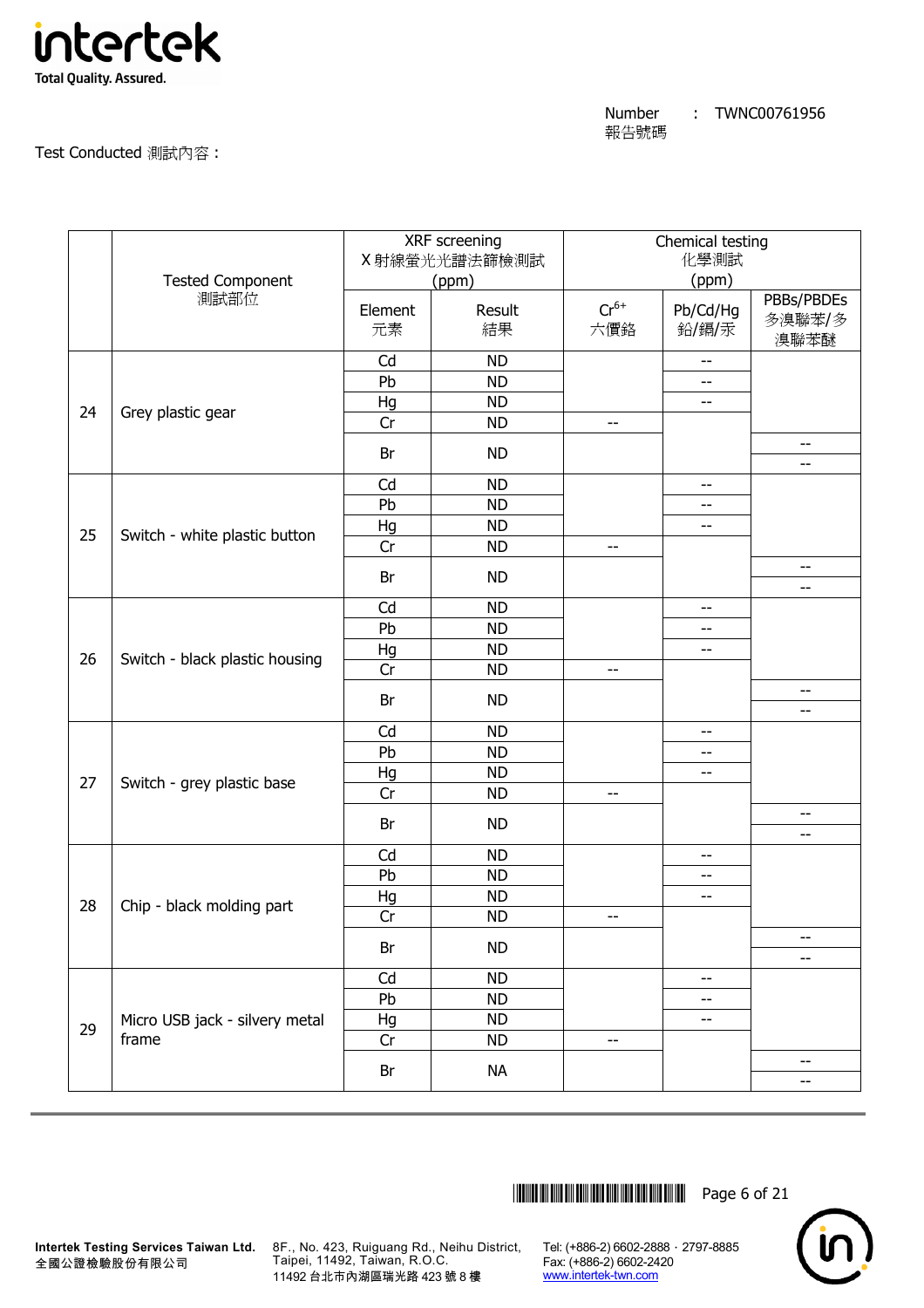

|    | <b>Tested Component</b>         |               | XRF screening<br>X 射線螢光光譜法篩檢測試<br>(ppm) |                  | Chemical testing<br>化學測試<br>(ppm) |                              |  |
|----|---------------------------------|---------------|-----------------------------------------|------------------|-----------------------------------|------------------------------|--|
|    | 測試部位                            | Element<br>元素 | Result<br>結果                            | $Cr^{6+}$<br>六價鉻 | Pb/Cd/Hg<br>鉛/鎘/汞                 | PBBs/PBDEs<br>多溴聯苯/多<br>溴聯苯醚 |  |
|    |                                 | Cd            | <b>ND</b>                               |                  | $-$                               |                              |  |
|    |                                 | Pb            | <b>ND</b>                               |                  | $-$                               |                              |  |
| 30 | Micro USB jack - blackish grey  | Hg            | <b>ND</b>                               |                  | --                                |                              |  |
|    | plastic socket                  | Cr            | <b>ND</b>                               | --               |                                   |                              |  |
|    |                                 | Br            | 222                                     |                  |                                   | $-$                          |  |
|    |                                 | Cd            | <b>ND</b>                               |                  | --                                |                              |  |
|    |                                 | Pb            | <b>ND</b>                               |                  | --                                |                              |  |
|    | Micro USB jack - silvery/golden | Hg            | <b>ND</b>                               |                  | --                                |                              |  |
| 31 | metal pin                       | Cr            | <b>ND</b>                               | $-$              |                                   |                              |  |
|    |                                 | Br            | <b>NA</b>                               |                  |                                   | $- -$<br>$-$                 |  |
|    |                                 | Cd            | <b>ND</b>                               |                  | $-$                               |                              |  |
|    |                                 | Pb            | <b>ND</b>                               |                  | --                                |                              |  |
|    | Sensor - blackish grey plastic  | Hg            | <b>ND</b>                               |                  | $-$                               |                              |  |
| 32 | casing                          | Cr            | <b>ND</b>                               | --               |                                   |                              |  |
|    |                                 | Br            | <b>ND</b>                               |                  |                                   | $-$                          |  |
|    |                                 |               |                                         |                  |                                   | $- -$                        |  |
|    |                                 | Cd<br>Pb      | <b>ND</b><br><b>ND</b>                  |                  | $\overline{\phantom{a}}$          |                              |  |
|    |                                 |               |                                         |                  | --                                |                              |  |
| 33 | Sensor - black plastic casing   | Hg<br>Cr      | <b>ND</b><br><b>ND</b>                  | --               | --                                |                              |  |
|    |                                 |               |                                         |                  |                                   | $-$                          |  |
|    |                                 | Br            | <b>ND</b>                               |                  |                                   | $-$                          |  |
|    |                                 | Cd            | <b>ND</b>                               |                  | --                                |                              |  |
|    |                                 | Pb            | <b>ND</b>                               |                  | --                                |                              |  |
| 34 | Sensor - silvery metal pin      | Hg            | <b>ND</b>                               |                  | --                                |                              |  |
|    |                                 | Cr            | <b>ND</b>                               | --               |                                   |                              |  |
|    |                                 | Br            | <b>NA</b>                               |                  |                                   | --<br>--                     |  |
|    |                                 | Cd            | <b>ND</b>                               |                  | --                                |                              |  |
|    |                                 | Pb            | <b>ND</b>                               |                  | --                                |                              |  |
|    |                                 | Hg            | <b>ND</b>                               |                  | --                                |                              |  |
| 35 | Switch - silvery metal frame    | Cr            | 159700                                  | Negative         |                                   |                              |  |
|    |                                 |               |                                         |                  |                                   | $-$                          |  |
|    |                                 | Br            | <b>NA</b>                               |                  |                                   |                              |  |

\*THJ0761956\* Page 7 of 21



**Intertek Testing Services Taiwan Ltd.** 8F., No. 423, Ruiguang Rd., Neihu District, Taipei, 11492, Taiwan, R.O.C. 11492 台北市內湖區瑞光路 423 號 8 樓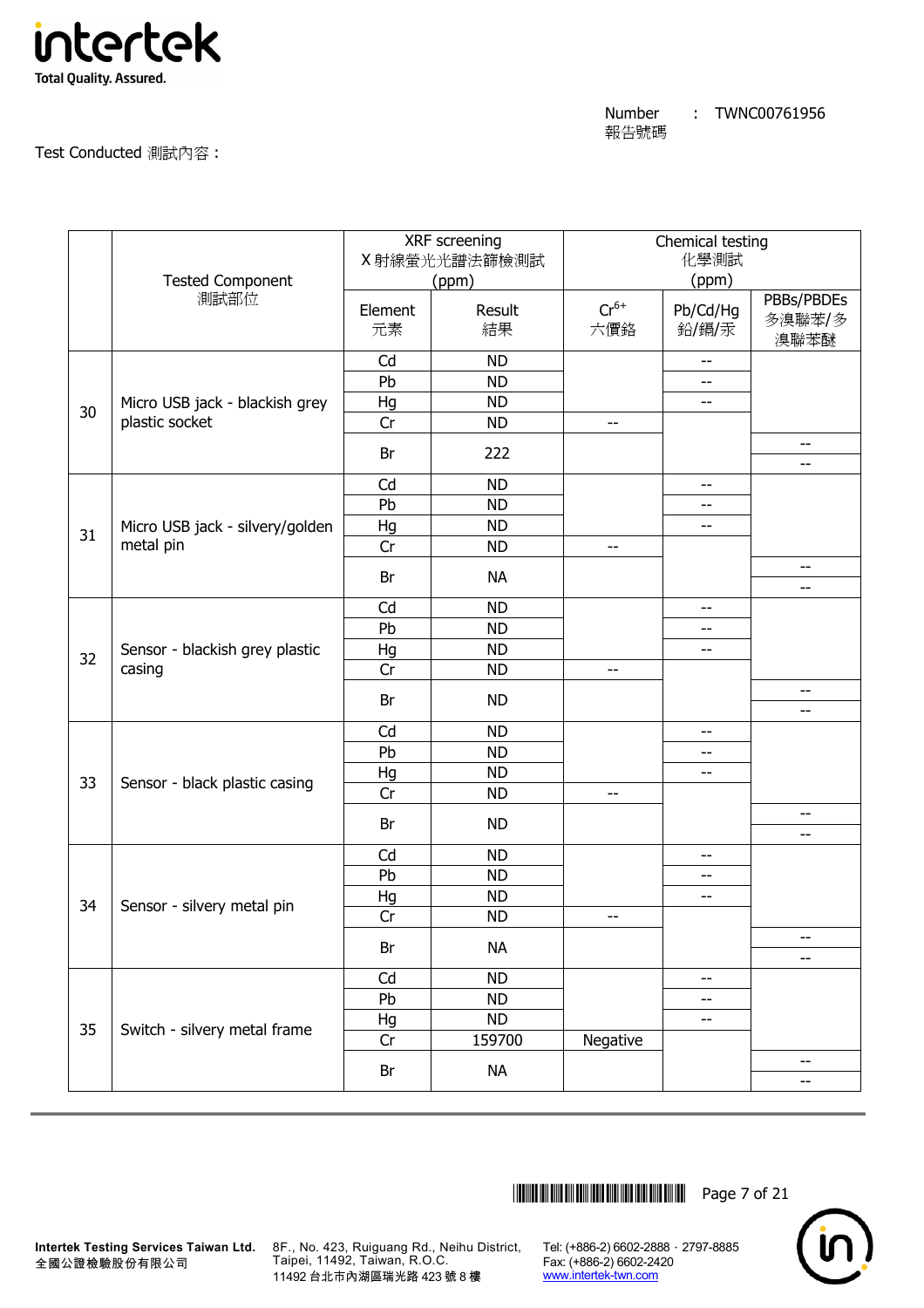

|    | <b>Tested Component</b>                          |               | XRF screening<br>X射線螢光光譜法篩檢測試<br>(ppm) |                                                     | Chemical testing<br>化學測試<br>(ppm) |                              |
|----|--------------------------------------------------|---------------|----------------------------------------|-----------------------------------------------------|-----------------------------------|------------------------------|
|    | 測試部位                                             | Element<br>元素 | Result<br>結果                           | $Cr^{6+}$<br>六價鉻                                    | Pb/Cd/Hg<br>鉛/鎘/汞                 | PBBs/PBDEs<br>多溴聯苯/多<br>溴聯苯醚 |
|    |                                                  | Cd            | <b>ND</b>                              |                                                     | $-$                               |                              |
|    |                                                  | Pb            | <b>ND</b>                              |                                                     | --                                |                              |
| 36 | Switch - black plastic casing                    | Hg            | <b>ND</b>                              |                                                     | --                                |                              |
|    |                                                  | Cr            | <b>ND</b>                              | $\hspace{0.05cm} -\hspace{0.05cm} -\hspace{0.05cm}$ |                                   |                              |
|    |                                                  | Br            | <b>ND</b>                              |                                                     |                                   | --<br>$-$                    |
|    |                                                  | Cd            | <b>ND</b>                              |                                                     | --                                |                              |
|    |                                                  | Pb            | <b>ND</b>                              |                                                     | $-$                               |                              |
|    |                                                  | Hg            | <b>ND</b>                              |                                                     | --                                |                              |
| 37 | Switch - black plastic trigger                   | Cr            | <b>ND</b>                              | --                                                  |                                   |                              |
|    |                                                  | Br            | <b>ND</b>                              |                                                     |                                   | $-$                          |
|    |                                                  |               |                                        |                                                     |                                   | --                           |
|    |                                                  | Cd            | $\overline{\phantom{a}}$               |                                                     | <b>ND</b>                         |                              |
|    | PCBA[The all tested<br>components were excluded] | Pb            | --                                     |                                                     | 11                                |                              |
| 38 |                                                  | Hg            | $-\,-$                                 |                                                     | <b>ND</b>                         |                              |
|    |                                                  | Cr            | $-$                                    | <b>ND</b>                                           |                                   |                              |
|    |                                                  | Br            | ۰.                                     |                                                     |                                   | PBBs: ND                     |
|    |                                                  | Cd            | $-$                                    |                                                     |                                   | PBDEs: ND                    |
|    |                                                  | Pb            |                                        |                                                     | <b>ND</b><br>$\overline{2}$       |                              |
|    |                                                  |               | --                                     |                                                     |                                   |                              |
| 39 | PCBA[The all tested<br>components were excluded] | Hg            | $- -$                                  |                                                     | <b>ND</b>                         |                              |
|    |                                                  | Cr            | $-$                                    | <b>ND</b>                                           |                                   | PBBs: ND                     |
|    |                                                  | Br            | --                                     |                                                     |                                   | PBDEs: ND                    |
|    |                                                  | Cd            | <b>ND</b>                              |                                                     | --                                |                              |
|    |                                                  | Pb            | <b>ND</b>                              |                                                     | $\overline{\phantom{a}}$          |                              |
|    |                                                  |               | <b>ND</b>                              |                                                     |                                   |                              |
| 40 | Switch - red plastic button                      | Hg<br>Cr      | <b>ND</b>                              |                                                     | $-$                               |                              |
|    |                                                  |               |                                        | --                                                  |                                   | --                           |
|    |                                                  | Br            | <b>ND</b>                              |                                                     |                                   | $-$                          |
|    |                                                  | Cd            | <b>ND</b>                              |                                                     | --                                |                              |
|    |                                                  | Pb            | <b>ND</b>                              |                                                     | $-$                               |                              |
|    |                                                  | Hg            | <b>ND</b>                              |                                                     | --                                |                              |
| 41 | Switch - black plastic button                    | Cr            | <b>ND</b>                              | $-$                                                 |                                   |                              |
|    |                                                  |               |                                        |                                                     |                                   | $-$                          |
|    |                                                  | Br            | <b>ND</b>                              |                                                     |                                   | --                           |

\*THJ0761956\* Page 8 of 21



**Intertek Testing Services Taiwan Ltd.** 8F., No. 423, Ruiguang Rd., Neihu District, Taipei, 11492, Taiwan, R.O.C. 11492 台北市內湖區瑞光路 423 號 8 樓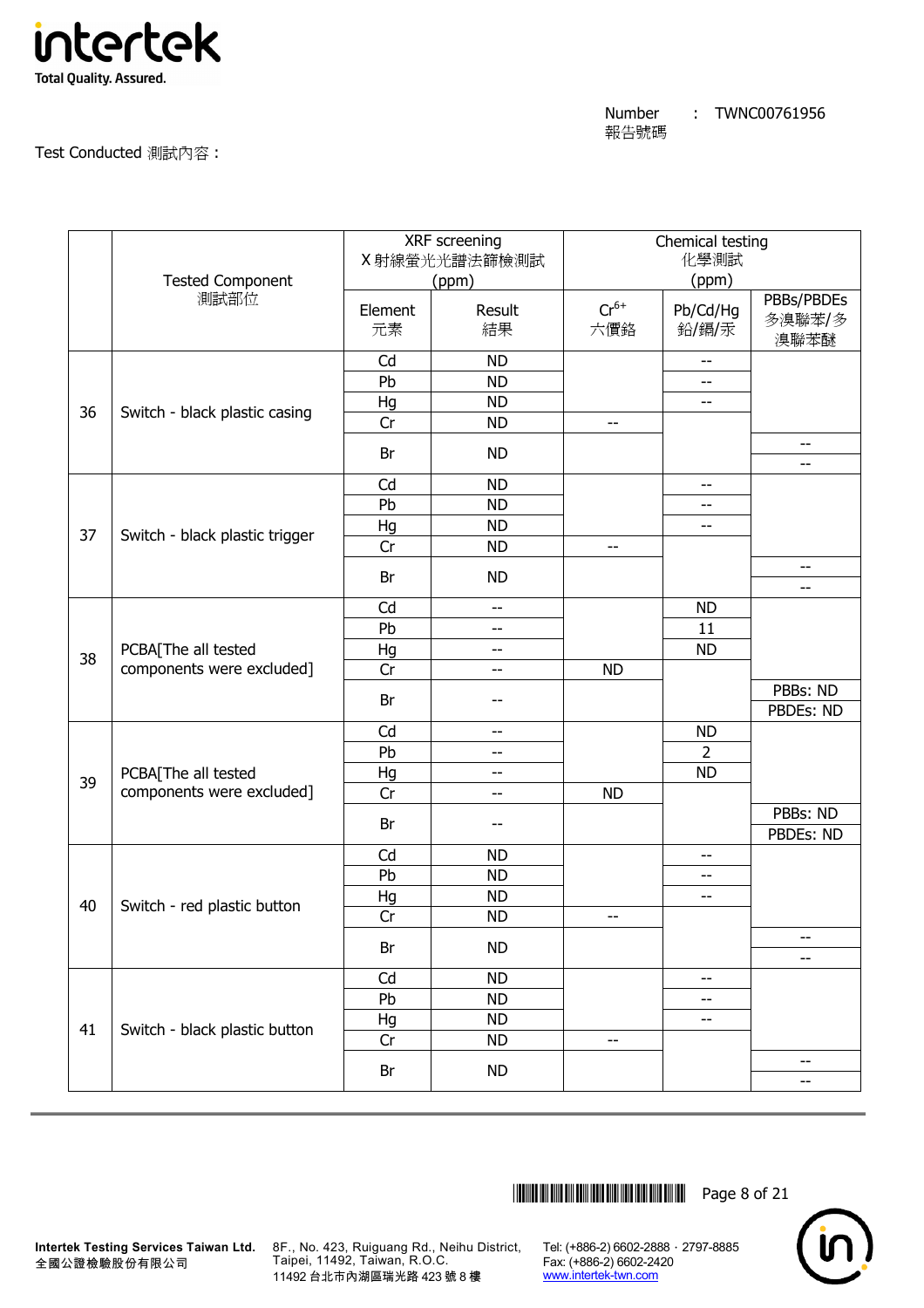

|    | <b>Tested Component</b>        |               | <b>XRF</b> screening<br>X 射線螢光光譜法篩檢測試<br>(ppm) |                          | Chemical testing<br>化學測試<br>(ppm) |                                 |
|----|--------------------------------|---------------|------------------------------------------------|--------------------------|-----------------------------------|---------------------------------|
|    | 測試部位                           | Element<br>元素 | Result<br>結果                                   | $Cr^{6+}$<br>六價鉻         | Pb/Cd/Hg<br>鉛/鎘/汞                 | PBBs/PBDEs<br>多溴聯苯/多<br>溴聯苯醚    |
|    |                                | Cd            | <b>ND</b>                                      |                          | $\overline{\phantom{m}}$          |                                 |
|    |                                | Pb            | <b>ND</b>                                      |                          | $-$                               |                                 |
| 42 | Switch - silvery metal sheet   | Hg            | <b>ND</b>                                      |                          | --                                |                                 |
|    |                                | Cr            | 161000                                         | Negative                 |                                   |                                 |
|    |                                | Br            | <b>NA</b>                                      |                          |                                   | $-$<br>$\overline{\phantom{m}}$ |
|    |                                | Cd            | <b>ND</b>                                      |                          | $-$                               |                                 |
|    |                                | Pb            | <b>ND</b>                                      |                          | $-$                               |                                 |
|    |                                | Hg            | <b>ND</b>                                      |                          | --                                |                                 |
| 43 | Switch - black plastic frame   | Cr            | <b>ND</b>                                      | $-$                      |                                   |                                 |
|    |                                | Br            | <b>ND</b>                                      |                          |                                   | $\overline{\phantom{a}}$        |
|    |                                |               |                                                |                          |                                   | $-$                             |
|    |                                | Cd<br>Pb      | <b>ND</b><br><b>ND</b>                         |                          | $- -$                             |                                 |
|    |                                |               | <b>ND</b>                                      |                          | $\overline{\phantom{m}}$          |                                 |
| 44 | Connector - white plastic plug | Hg<br>Cr      | <b>ND</b>                                      | $-$                      | $- -$                             |                                 |
|    |                                |               |                                                |                          |                                   | $-$                             |
|    |                                | Br            | <b>ND</b>                                      |                          |                                   | $\overline{\phantom{m}}$        |
|    |                                | Cd            | <b>ND</b>                                      |                          | $\overline{\phantom{a}}$          |                                 |
|    |                                | Pb            | <b>ND</b>                                      |                          | --                                |                                 |
| 45 | Connector - silvery metal      | Hg            | <b>ND</b>                                      |                          | --                                |                                 |
|    | contact sheet                  | Cr            | <b>ND</b>                                      | $-$                      |                                   |                                 |
|    |                                | Br            | <b>NA</b>                                      |                          |                                   | $\overline{\phantom{a}}$<br>--  |
|    |                                | Cd            | <b>ND</b>                                      |                          | $\overline{\phantom{m}}$          |                                 |
|    |                                | Pb            | <b>ND</b>                                      |                          | $\overline{\phantom{a}}$          |                                 |
|    |                                | Hg            | <b>ND</b>                                      |                          | $- -$                             |                                 |
| 46 | Purple cable jacket            | Cr            | ND                                             | $-\, -$                  |                                   |                                 |
|    |                                |               |                                                |                          |                                   | --                              |
|    |                                | Br            | <b>ND</b>                                      |                          |                                   | $\overline{\phantom{a}}$        |
|    |                                | Cd            | <b>ND</b>                                      |                          | $-$                               |                                 |
|    |                                | Pb            | <b>ND</b>                                      |                          | $-\hbox{--}$                      |                                 |
| 47 | Silvery metal wire             | Hg            | <b>ND</b>                                      |                          | $-$                               |                                 |
|    |                                | Cr            | <b>ND</b>                                      | $\overline{\phantom{m}}$ |                                   |                                 |
|    |                                | Br            | <b>NA</b>                                      |                          |                                   | $\overline{\phantom{m}}$        |
|    |                                |               |                                                |                          |                                   | --                              |

\*THJ0761956\* Page 9 of 21



**Intertek Testing Services Taiwan Ltd.** 8F., No. 423, Ruiguang Rd., Neihu District, Taipei, 11492, Taiwan, R.O.C. 11492 台北市內湖區瑞光路 423 號 8 樓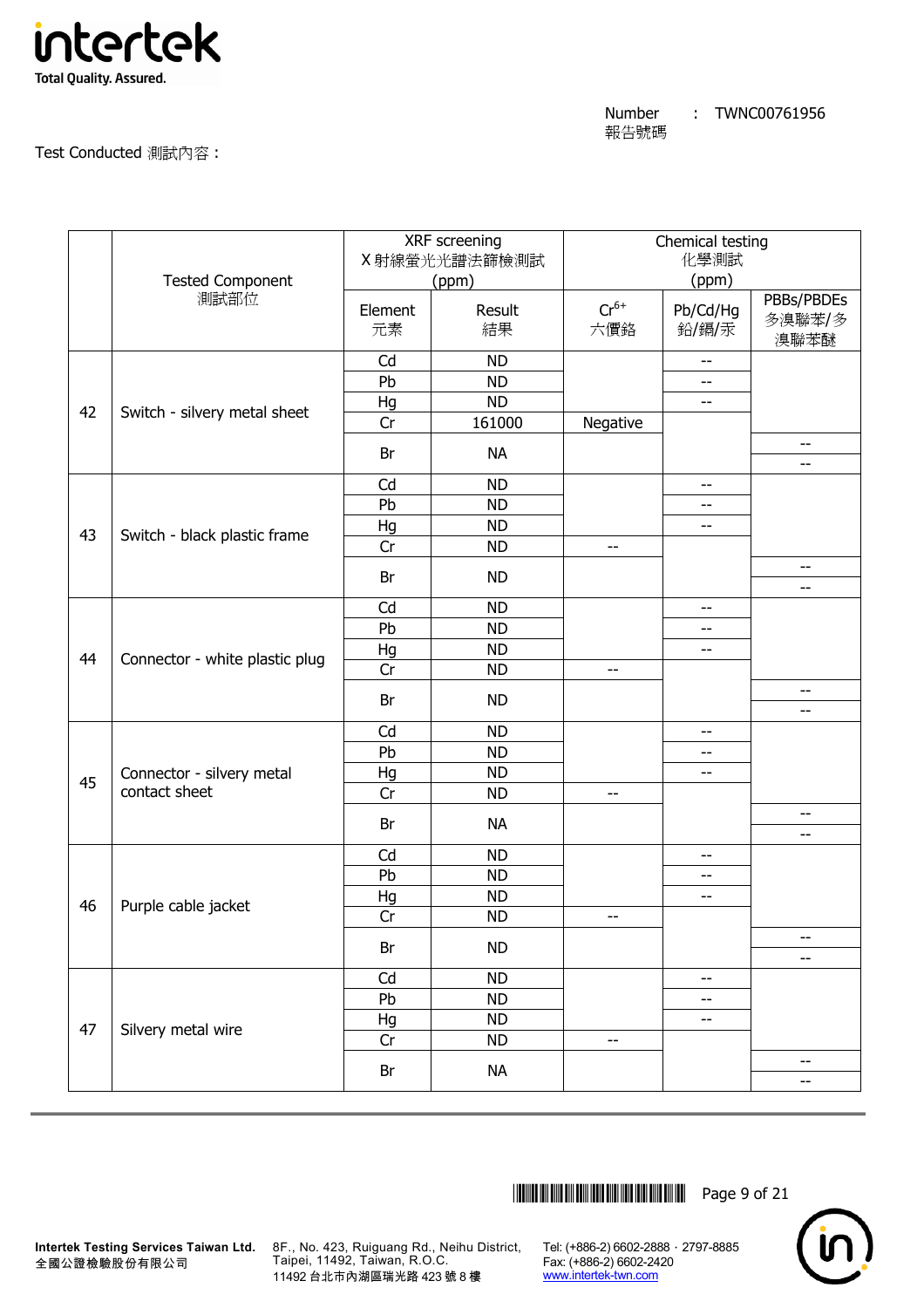

Chemical testing

#### X 射線螢光光譜法篩檢測試 (ppm) 化學測試 Tested Component (ppm) (ppm) (ppm) 測試部位 Element 元素 Result 結果  $Cr^{6+}$ 六價鉻 Pb/Cd/Hg 鉛/鎘/汞 PBBs/PBDEs 多溴聯苯/多 溴聯苯醚 Cd | ND | --Pb | ND | --Hg | ND | --Cr | ND | -- -- 48 Coppery metal coil Br NA -- Cd | ND | --Pb | ND | --Hg | ND | | --Cr | ND | -- -- 49 Clear yellow plastic tape Br ND -- Cd | ND | --Pb | ND | --Hg | ND | --Cr 705 ND --  $\overline{50}$  Dim silvery plastic sheet with adhesive Br ND -- Cd | ND | --Pb | ND | --Hg | ND | --Cr | ND | -- -- 51 Black fabric sheath Br ND -- Cd | ND | --Pb | ND | --Hg | ND | --Cr | ND | -- -- 52 | Black core ring Br ND -- Cd | ND | --Pb | ND | --Hg | ND | --Cr | ND | -- -- 53 Black cable strain relief hood Br ND --

XRF screening

\*THJ0761956\* Page 10 of 21



8F., No. 423, Ruiguang Rd., Neihu District, Taipei, 11492, Taiwan, R.O.C. 11492 台北市內湖區瑞光路 423 號 8 樓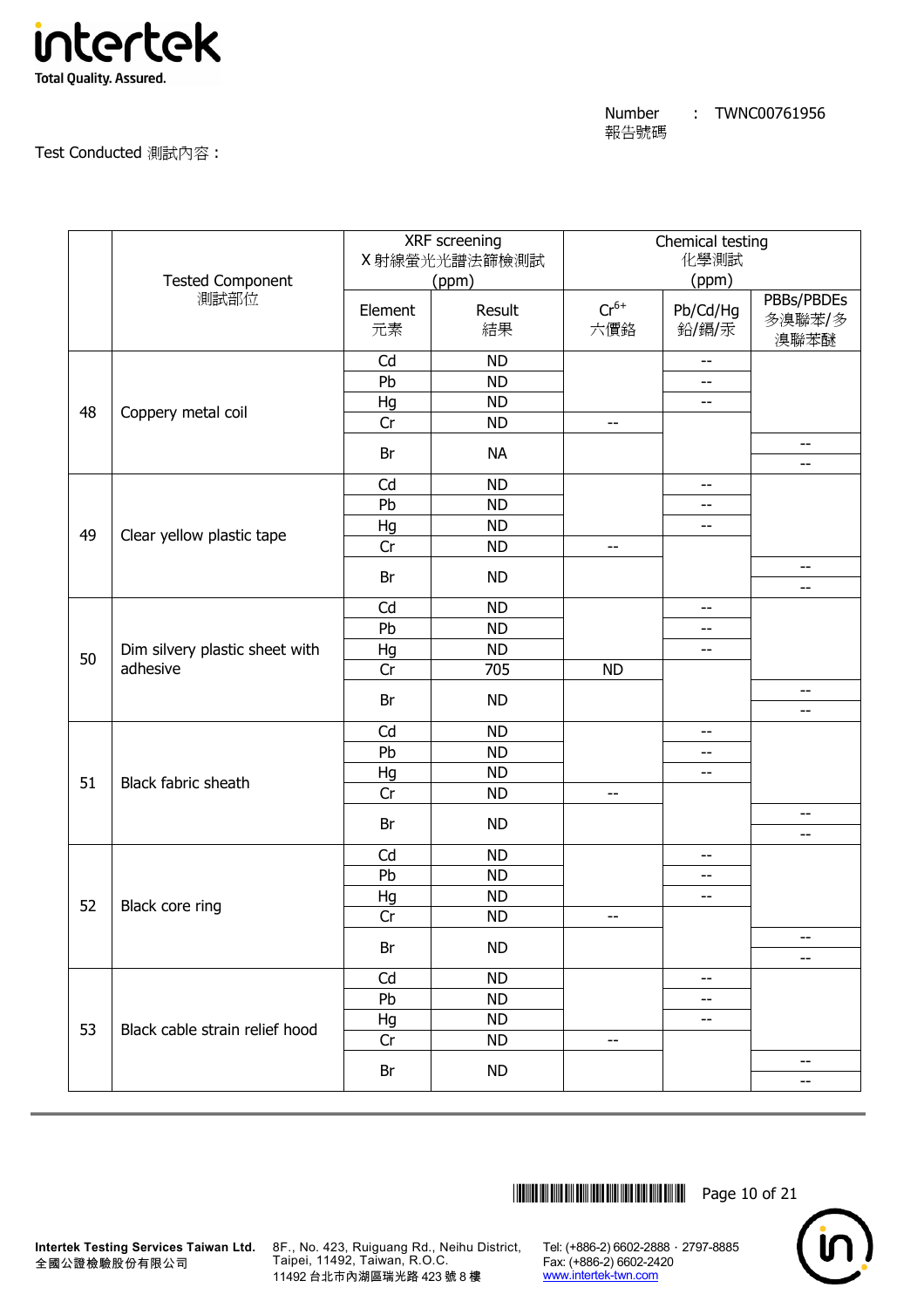

#### Test Conducted 測試內容 :

|    |                                        |         | XRF screening<br>X射線螢光光譜法篩檢測試 |           | Chemical testing<br>化學測試 |                          |
|----|----------------------------------------|---------|-------------------------------|-----------|--------------------------|--------------------------|
|    | <b>Tested Component</b>                |         | (ppm)                         |           | (ppm)                    |                          |
|    | 測試部位                                   |         |                               |           |                          | PBBs/PBDEs               |
|    |                                        | Element | Result                        | $Cr^{6+}$ | Pb/Cd/Hg                 | 多溴聯苯/多                   |
|    |                                        | 元素      | 結果                            | 六價鉻       | 鉛/鎘/汞                    | 溴聯苯醚                     |
|    |                                        | Cd      | <b>ND</b>                     |           | --                       |                          |
|    |                                        | Pb      | <b>ND</b>                     |           | --                       |                          |
| 54 | USB plug - golden metal frame          | Hg      | <b>ND</b>                     |           | --                       |                          |
|    |                                        | Cr      | <b>ND</b>                     | $-$       |                          |                          |
|    |                                        | Br      | <b>NA</b>                     |           |                          | --<br>--                 |
|    |                                        | Cd      | <b>ND</b>                     |           | --                       |                          |
|    |                                        | Pb      | <b>ND</b>                     |           | --                       |                          |
| 55 |                                        | Hg      | <b>ND</b>                     |           | --                       |                          |
|    | USB plug - white plastic socket        | Cr      | <b>ND</b>                     | $-$       |                          |                          |
|    |                                        | Br      | 670                           |           |                          | PBBs: ND                 |
|    |                                        |         |                               |           |                          | PBDEs: ND                |
|    |                                        | Cd      | <b>ND</b>                     |           | --                       |                          |
|    | USB plug - silvery/golden<br>metal pin | Pb      | <b>ND</b>                     |           | $-$                      |                          |
| 56 |                                        | Hg      | <b>ND</b>                     |           | --                       |                          |
|    |                                        | Cr      | <b>ND</b>                     | $-$       |                          |                          |
|    |                                        | Br      | <b>NA</b>                     |           |                          | --<br>$-$                |
|    |                                        | Cd      | <b>ND</b>                     |           | --                       |                          |
|    |                                        | Pb      | <b>ND</b>                     |           | --                       |                          |
|    | Micro USB plug - golden metal          | Hg      | <b>ND</b>                     |           | --                       |                          |
| 57 | frame                                  | Cr      | 86800                         | Negative  |                          |                          |
|    |                                        | Br      | <b>NA</b>                     |           |                          | --                       |
|    |                                        |         |                               |           |                          | $-$                      |
|    |                                        | Cd      | <b>ND</b>                     |           | --                       |                          |
|    |                                        | Pb      | <b>ND</b>                     |           | --                       |                          |
| 58 | Micro USB plug - blackish grey         | Hg      | <b>ND</b>                     |           | --                       |                          |
|    | plastic socket                         | Cr      | <b>ND</b>                     | --        |                          |                          |
|    |                                        | Br      | <b>ND</b>                     |           |                          | --<br>--                 |
|    |                                        | Cd      | <b>ND</b>                     |           | --                       |                          |
|    |                                        | Pb      | <b>ND</b>                     |           | --                       |                          |
| 59 | Micro USB plug -                       | Hg      | <b>ND</b>                     |           | --                       |                          |
|    | silvery/golden metal pin               | Cr      | <b>ND</b>                     | $-$       |                          |                          |
|    |                                        | Br      | <b>NA</b>                     |           |                          | $\overline{\phantom{m}}$ |
|    |                                        |         |                               |           |                          | --                       |



**Intertek Testing Services Taiwan Ltd.** 8F., No. 423, Ruiguang Rd., Neihu District, Taipei, 11492, Taiwan, R.O.C. 11492 台北市內湖區瑞光路 423 號 8 樓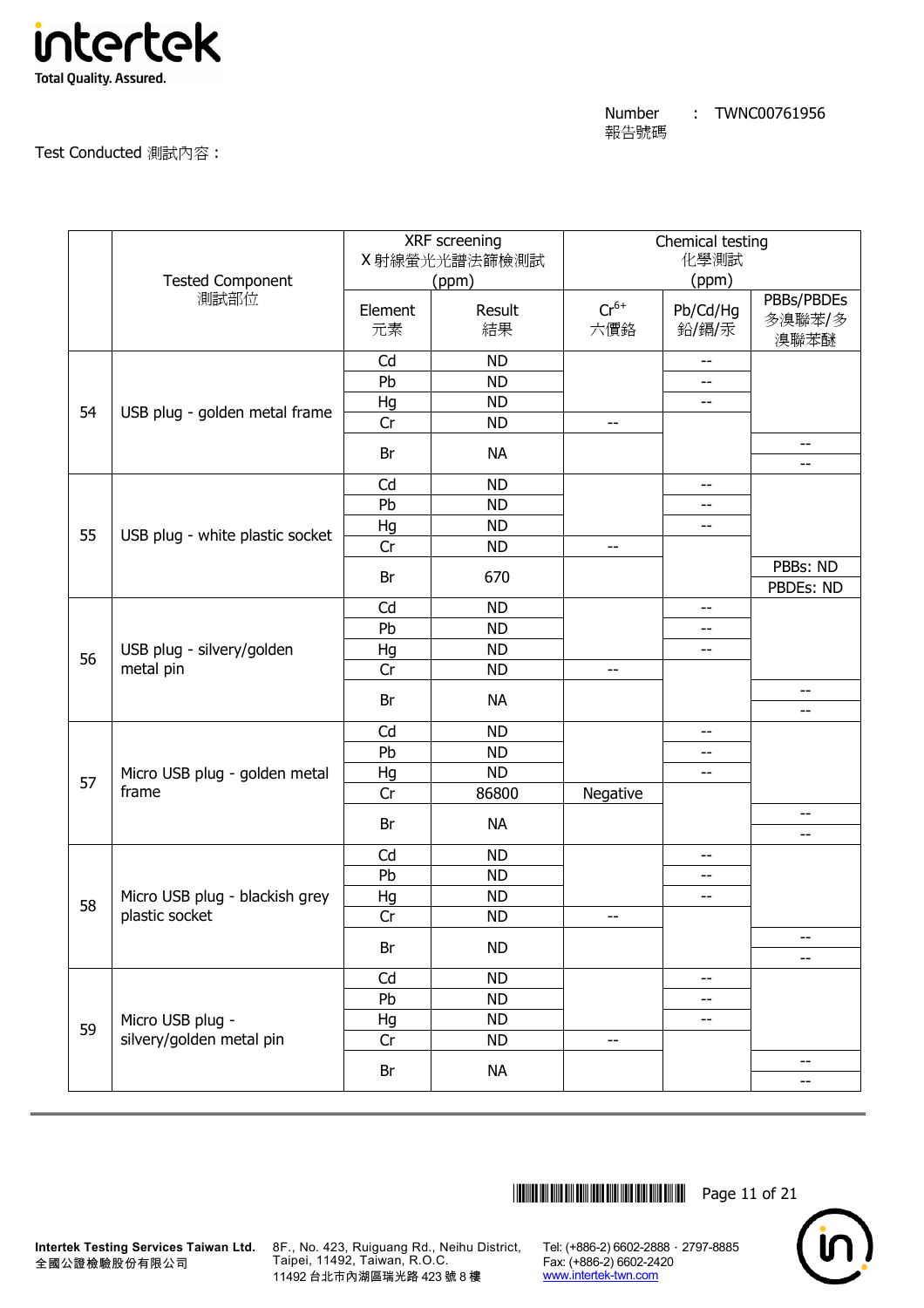

## Test Conducted 測試內容 :

|    |                          |               | XRF screening<br>X 射線螢光光譜法篩檢測試 |                  | Chemical testing<br>化學測試 |                              |
|----|--------------------------|---------------|--------------------------------|------------------|--------------------------|------------------------------|
|    | <b>Tested Component</b>  |               | (ppm)                          |                  | (ppm)                    |                              |
|    | 測試部位                     | Element<br>元素 | Result<br>結果                   | $Cr^{6+}$<br>六價鉻 | Pb/Cd/Hg<br>鉛/鎘/汞        | PBBs/PBDEs<br>多溴聯苯/多<br>溴聯苯醚 |
|    |                          | Cd            | <b>ND</b>                      |                  | $\overline{\phantom{a}}$ |                              |
|    |                          | Pb            | <b>ND</b>                      |                  | --                       |                              |
| 60 | Black cable insulator    | Hg            | <b>ND</b>                      |                  | $-$                      |                              |
|    |                          | Cr            | <b>ND</b>                      | $-$              |                          |                              |
|    |                          | Br            | <b>ND</b>                      |                  |                          | $-$<br>$-$                   |
|    |                          | Cd            | <b>ND</b>                      |                  | $-$                      |                              |
|    |                          | Pb            | <b>ND</b>                      |                  | --                       |                              |
|    |                          | Hg            | <b>ND</b>                      |                  | --                       |                              |
| 61 | Silvery metal wire shell | Cr            | 2855                           | Negative         |                          |                              |
|    |                          | Br            | <b>NA</b>                      |                  |                          | $- -$                        |
|    |                          |               |                                |                  |                          | --                           |
|    |                          | Cd            | <b>ND</b>                      |                  | --                       |                              |
|    |                          | Pb            | <b>ND</b>                      |                  | --                       |                              |
| 62 | White cable jacket       | Hg            | <b>ND</b>                      |                  | --                       |                              |
|    |                          | Cr            | <b>ND</b>                      | $-$              |                          | $-$                          |
|    |                          | Br            | <b>ND</b>                      |                  |                          | --                           |
|    |                          | Cd            | <b>ND</b>                      |                  | --                       |                              |
|    |                          | Pb            | <b>ND</b>                      |                  | --                       |                              |
|    |                          | Hg            | <b>ND</b>                      |                  | --                       |                              |
| 63 | Green cable jacket       | Cr            | <b>ND</b>                      | $-$              |                          |                              |
|    |                          | Br            | <b>ND</b>                      |                  |                          | $-$                          |
|    |                          |               |                                |                  |                          | --                           |
|    |                          | Cd<br>Pb      | <b>ND</b><br><b>ND</b>         |                  | $-\,$ $-$<br>--          |                              |
|    |                          |               |                                |                  |                          |                              |
| 64 | Black cable jacket       | Hg<br>Cr      | <b>ND</b><br><b>ND</b>         | --               | --                       |                              |
|    |                          |               |                                |                  |                          | --                           |
|    |                          | Br            | <b>ND</b>                      |                  |                          | --                           |
|    |                          | Cd            | <b>ND</b>                      |                  | --                       |                              |
|    |                          | Pb            | <b>ND</b>                      |                  | --                       |                              |
| 65 |                          | Hg            | <b>ND</b>                      |                  | --                       |                              |
|    | Red cable jacket         | Cr            | <b>ND</b>                      | --               |                          |                              |
|    |                          | Br            | <b>ND</b>                      |                  |                          | $\overline{\phantom{a}}$     |
|    |                          |               |                                |                  |                          | --                           |



**Intertek Testing Services Taiwan Ltd.** 8F., No. 423, Ruiguang Rd., Neihu District, Taipei, 11492, Taiwan, R.O.C. 11492 台北市內湖區瑞光路 423 號 8 樓

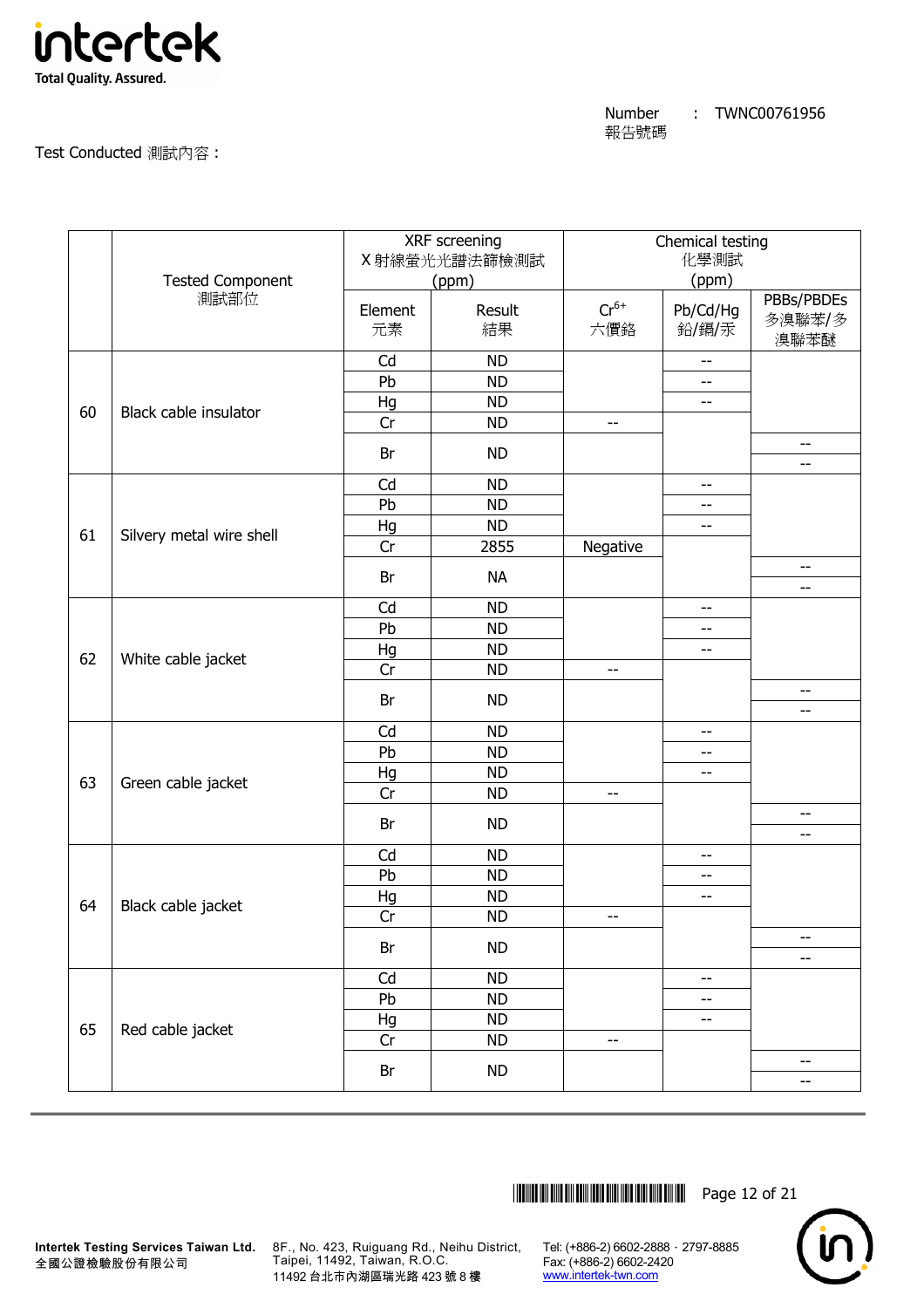

## Test Conducted 測試內容 :

|    |                                 |          | XRF screening<br>X 射線螢光光譜法篩檢測試 |                          | Chemical testing<br>化學測試 |                          |
|----|---------------------------------|----------|--------------------------------|--------------------------|--------------------------|--------------------------|
|    | <b>Tested Component</b><br>測試部位 | Element  | (ppm)<br>Result                | $Cr^{6+}$                | (ppm)<br>Pb/Cd/Hg        | PBBs/PBDEs               |
|    |                                 | 元素       | 結果                             | 六價鉻                      | 鉛/鎘/汞                    | 多溴聯苯/多<br>溴聯苯醚           |
|    |                                 | Cd       | <b>ND</b>                      |                          | $\overline{\phantom{a}}$ |                          |
|    |                                 | Pb       | <b>ND</b>                      |                          | --                       |                          |
| 66 | Silvery metal wire              | Hg       | <b>ND</b>                      |                          | $-$                      |                          |
|    |                                 | Cr       | <b>ND</b>                      | $-$                      |                          |                          |
|    |                                 | Br       | <b>NA</b>                      |                          |                          | --<br>$-$                |
|    |                                 | Cd       | <b>ND</b>                      |                          | $-$                      |                          |
|    |                                 | Pb       | <b>ND</b>                      |                          | --                       |                          |
|    |                                 | Hg       | <b>ND</b>                      |                          | --                       |                          |
| 67 | Coppery metal wire              | Cr       | <b>ND</b>                      | $\overline{\phantom{a}}$ |                          |                          |
|    |                                 | Br       | <b>NA</b>                      |                          |                          | $- -$                    |
|    |                                 | Cd       | $-$                            |                          | <b>ND</b>                | --                       |
|    |                                 | Pb       | $-$                            |                          | 11                       |                          |
|    |                                 |          | $\overline{\phantom{m}}$       |                          | <b>ND</b>                |                          |
| 68 | PCBA[Mixed all parts]           | Hg<br>Cr | $-$                            | <b>ND</b>                |                          |                          |
|    |                                 |          |                                |                          |                          | PBBs: ND                 |
|    |                                 | Br       | --                             |                          |                          | PBDEs: ND                |
|    |                                 | Cd       | <b>ND</b>                      |                          | $\overline{\phantom{a}}$ |                          |
|    |                                 | Pb       | <b>ND</b>                      |                          | --                       |                          |
|    |                                 | Hg       | <b>ND</b>                      |                          | --                       |                          |
| 69 | Black plastic sheet             | Cr       | <b>ND</b>                      | $-$                      |                          |                          |
|    |                                 | Br       | <b>ND</b>                      |                          |                          | $-$                      |
|    |                                 |          |                                |                          |                          | --                       |
|    | Golden metal frame              | Cd<br>Pb | <b>ND</b><br><b>ND</b>         |                          | $-\,$ $-$<br>--          |                          |
|    |                                 |          | <b>ND</b>                      |                          | --                       |                          |
| 70 |                                 | Hg<br>Cr | <b>ND</b>                      | --                       |                          |                          |
|    |                                 |          |                                |                          |                          | $- \, -$                 |
|    |                                 | Br       | <b>NA</b>                      |                          |                          | --                       |
|    |                                 | Cd       | <b>ND</b>                      |                          | --                       |                          |
|    |                                 | Pb       | <b>ND</b>                      |                          | --                       |                          |
| 71 | Black plastic frame             | Hg       | <b>ND</b>                      |                          | --                       |                          |
|    |                                 | Cr       | <b>ND</b>                      | --                       |                          |                          |
|    |                                 | Br       | <b>ND</b>                      |                          |                          | $\overline{\phantom{m}}$ |
|    |                                 |          |                                |                          |                          | --                       |



全國公證檢驗股份有限公司

**Intertek Testing Services Taiwan Ltd.** 8F., No. 423, Ruiguang Rd., Neihu District, Taipei, 11492, Taiwan, R.O.C. 11492 台北市內湖區瑞光路 423 號 8 樓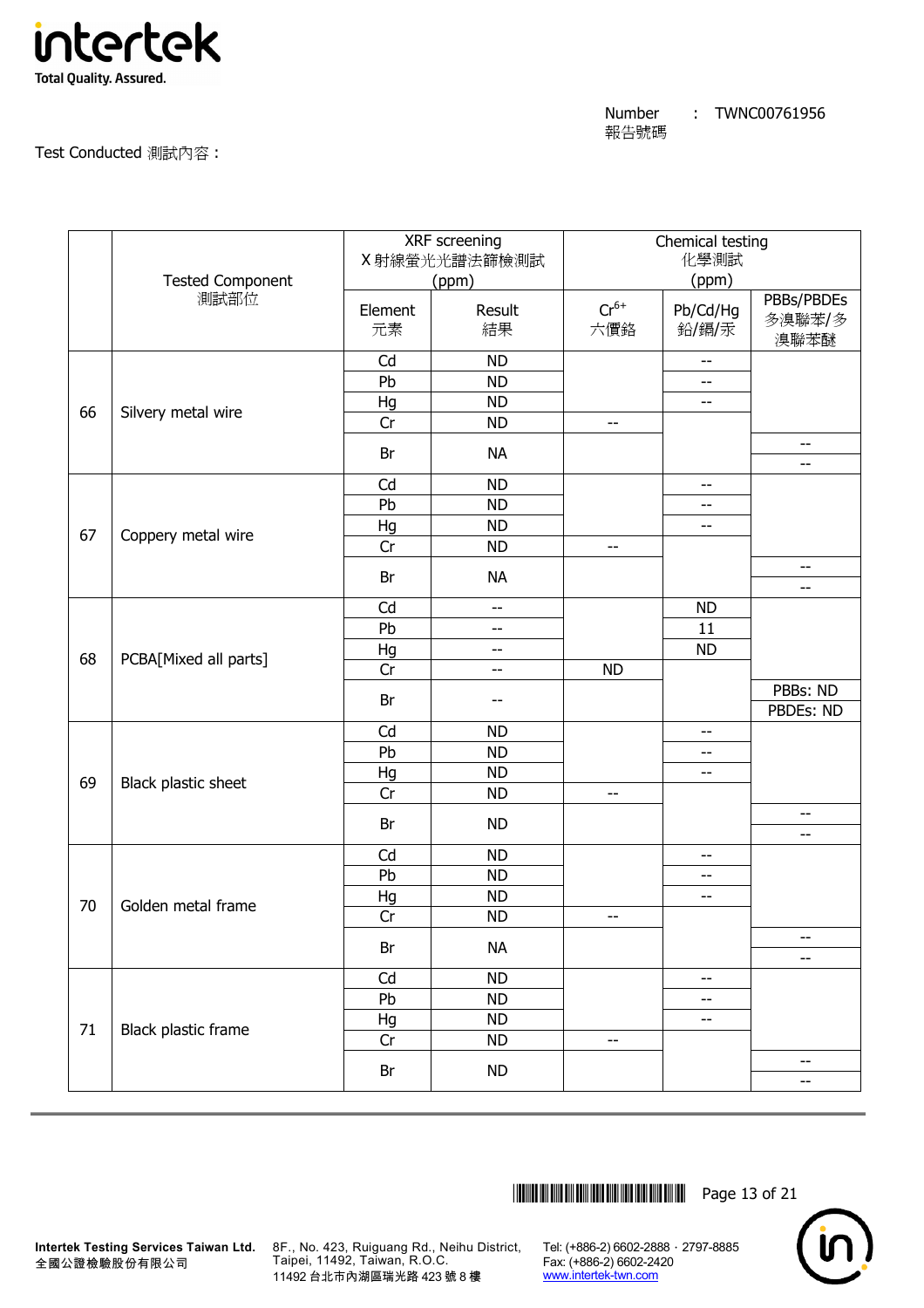

|      |                         | XRF screening<br>X射線螢光光譜法篩檢測試 |              | Chemical testing<br>化學測試 |                   |                              |
|------|-------------------------|-------------------------------|--------------|--------------------------|-------------------|------------------------------|
|      |                         |                               |              |                          |                   |                              |
|      | <b>Tested Component</b> | (ppm)                         |              | (ppm)                    |                   |                              |
| 測試部位 |                         | Element<br>元素                 | Result<br>結果 | $Cr^{6+}$<br>六價鉻         | Pb/Cd/Hg<br>鉛/鎘/汞 | PBBs/PBDEs<br>多溴聯苯/多<br>溴聯苯醚 |
|      |                         |                               | <b>ND</b>    |                          | --                |                              |
|      | Black plastic frame     | Pb                            | <b>ND</b>    |                          | --                |                              |
| 72   |                         | Hg                            | ND.          |                          | --                |                              |
|      |                         | Cr                            | <b>ND</b>    | --                       |                   |                              |
|      |                         | Br                            | <b>ND</b>    |                          |                   |                              |
|      |                         |                               |              |                          |                   |                              |
|      |                         | Cd                            | <b>ND</b>    |                          | --                |                              |
| 73   | Black foam tape         | Pb                            | <b>ND</b>    |                          |                   |                              |
|      |                         | Hg                            | <b>ND</b>    |                          | --                |                              |
|      |                         | Cr                            | <b>ND</b>    | --                       |                   |                              |
|      |                         | Br                            | <b>ND</b>    |                          |                   |                              |
|      |                         |                               |              |                          |                   |                              |

| Remarks:<br>備註     | ppm        | Parts per million = $mg/kg$<br>百萬分之一 = 毫克/公斤                                                                                                                                                                                                                                                                                                                                      |
|--------------------|------------|-----------------------------------------------------------------------------------------------------------------------------------------------------------------------------------------------------------------------------------------------------------------------------------------------------------------------------------------------------------------------------------|
|                    | ND.        | = Not detected and pass, the screened sample is found to be under detection limit of table II.<br>未檢測出且合格,測試部位的結果低於表格 II 中的偵測極限                                                                                                                                                                                                                                                   |
|                    | NA         | $=$ Not applicable<br>不適用                                                                                                                                                                                                                                                                                                                                                         |
|                    |            | = Not tested 未檢測                                                                                                                                                                                                                                                                                                                                                                  |
|                    | Negative   | $=$ A negative test result indicated positive observation was not found at the time of test.<br>When the spot test showed a negative result, the boiling water extraction procedure<br>shall be used to verify the result.<br>A negative test result indicated positive observation was not found at the time of test.<br>此陰性結果顯示樣品在分析過程中無發現任何陽性現象的存在。若點測試的結果爲陰性,<br>應以沸水萃取法查證結果。 |
|                    |            | - As per applicant's request, the Chromium VI ( $Cr6+$ ) content of metal material was conducted spot                                                                                                                                                                                                                                                                             |
|                    | test only. |                                                                                                                                                                                                                                                                                                                                                                                   |
|                    |            | 依據客戶要求,金屬材質的部位僅以點測試測量六價鉻含量。                                                                                                                                                                                                                                                                                                                                                       |
|                    |            | - PCB assembly was ground and randomly selected for test.<br>印刷電路板經粉碎及隨機均勻取樣後進行測試。                                                                                                                                                                                                                                                                                                |
|                    |            | Responsibility of Chemist 分析人員 : Pelny Hsiao/ Vita Fu                                                                                                                                                                                                                                                                                                                             |
|                    |            | Date Sample Received 樣品收件日期 : Jan 16, 2019                                                                                                                                                                                                                                                                                                                                        |
| Test Period 樣品測試期間 |            | Jan 16, 2019 to Jan 25, 2019                                                                                                                                                                                                                                                                                                                                                      |

\*THJ0761956\* Page 14 of 21



**Intertek Testing Services Taiwan Ltd.** 8F., No. 423, Ruiguang Rd., Neihu District, Taipei, 11492, Taiwan, R.O.C. 11492 台北市內湖區瑞光路 423 號 8 樓

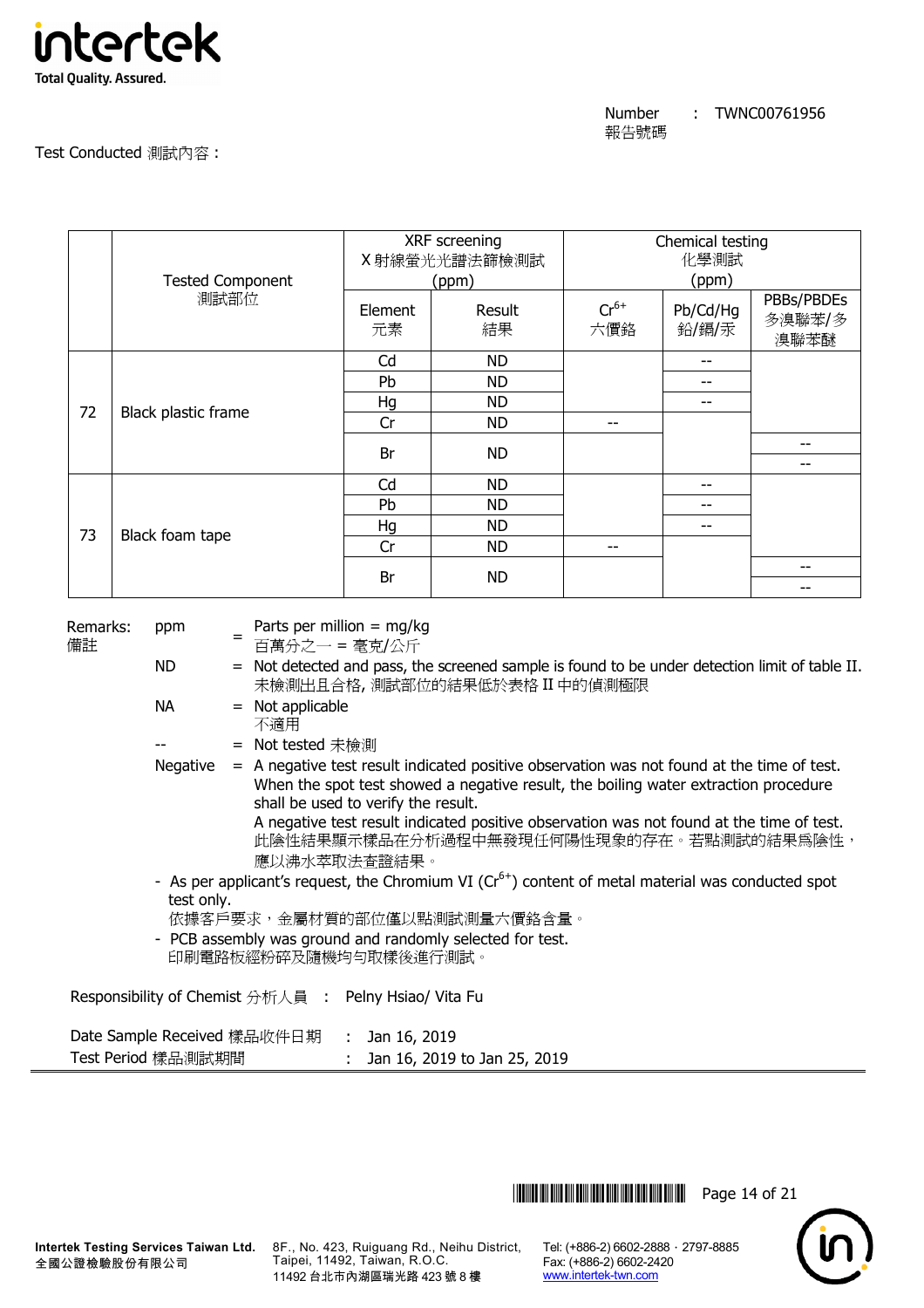

#### Table I: XRF screening limits in mg/kg for regulated elements in various materials. 表格 I: X 射線螢光光譜法在不同材質中對不同元素的篩檢極限(mg/kg)

| Element | <b>Polymer Materials</b>       | <b>Metallic Materials</b>      | <b>Composite Materials</b>     |
|---------|--------------------------------|--------------------------------|--------------------------------|
| 元素      | 聚合物材質                          | 金屬材質                           | 複合性材質                          |
| 鎘 (Cd)  | $BL \le 70 < X < 130 \le OL$   | $BL \le 70 < X < 130 \le OL$   | $BL \le 70 < X < 150 \le OL$   |
| 鉛(Pb)   | $BL \le 700 < X < 1300 \le OL$ | $BL \le 700 < X < 1300 \le OL$ | $BL \le 500 < X < 1500 \le OL$ |
| 汞 (Hg)  | $BL \le 700 < X < 1300 \le OL$ | $BL \le 700 < X < 1300 \le OL$ | $BL \le 500 < X < 1500 \le OL$ |
| 銘 (Cr)  | $BL \le 700 < X$               | $BL \le 700 < X$               | $BL \le 500 < X$               |
| 溴(Br)   | $BL \leq 300 < X$              | Not Applicable<br>不適用          | $BL \le 250 < X$               |

| Remarks:<br>備註 | mg/kg | $=$ | Milligram per kilogram $=$ ppm<br>百萬分之一 = 毫克/公斤 |
|----------------|-------|-----|-------------------------------------------------|
|                | BL    | $=$ | <b>Below Limit</b><br>低於極限                      |
|                | x     | $=$ | Inconclusive result<br>不確定的結果                   |
|                | ∩L    | $=$ | Over Limit<br>高於極限                              |

Table II: Estimated detection limits in mg/kg for regulated elements in various matrices.

表格 II:不同元素在不同材質中的偵測極限(mg/kg)

| Element | <b>Polymer Materials</b> | <b>Metallic Materials</b> | <b>Composite Materials</b> |
|---------|--------------------------|---------------------------|----------------------------|
| 元素      | 聚合物材質                    | 金屬材質                      | 複合性材質                      |
| 鎘 (Cd)  | 50                       | 70                        | 70                         |
| 鉛(Pb)   | 100                      | 200                       | 200                        |
| 汞 (Hg)  | 100                      | 200                       | 200                        |
| 銘 (Cr)  | 100                      | 200                       | 200                        |
| 溴(Br)   | 200                      | Not Applicable<br>不適用     | 200                        |

# Disclaimers 聲明:

The numerical test data of this XRF screening report is for reference purposes only due to the data variation incurred from various factors as described in next paragraph. The applicant shall make its/his/her own judgment as to whether the information provided in this XRF screening report is sufficient for its/his/her purposes.

此 XRF 篩檢報告僅作為參考之用,因測試結果會受到多種因素的影響,細節於下個段落中說明。 申請者應自行評估本報告中所提供的資訊是否符合其申請目的。

The results shown in this XRF screening report will differ based on various factors, including but not limited to, the sample size, thickness, area, surface flatness, equipment parameters and matrix effect (e.g. plastic, rubber, metal, glass, ceramic etc.). Further wet chemical pre-treatment with relevant chemical equipment analysis are required to obtain quantitative data.

X 射線螢光光譜法篩檢的結果會受到很多因素影響,包含但不限於樣品的大小,厚度,面積,表面平整度,設備參數,與基質效 應 (舉例:塑膠,橡膠,金屬,陶瓷等), 需要進一步的化學前處理及相對應的化學分析設備以得到定量的數據。





8F., No. 423, Ruiguang Rd., Neihu District, Taipei, 11492, Taiwan, R.O.C. 11492 台北市內湖區瑞光路 423 號 8 樓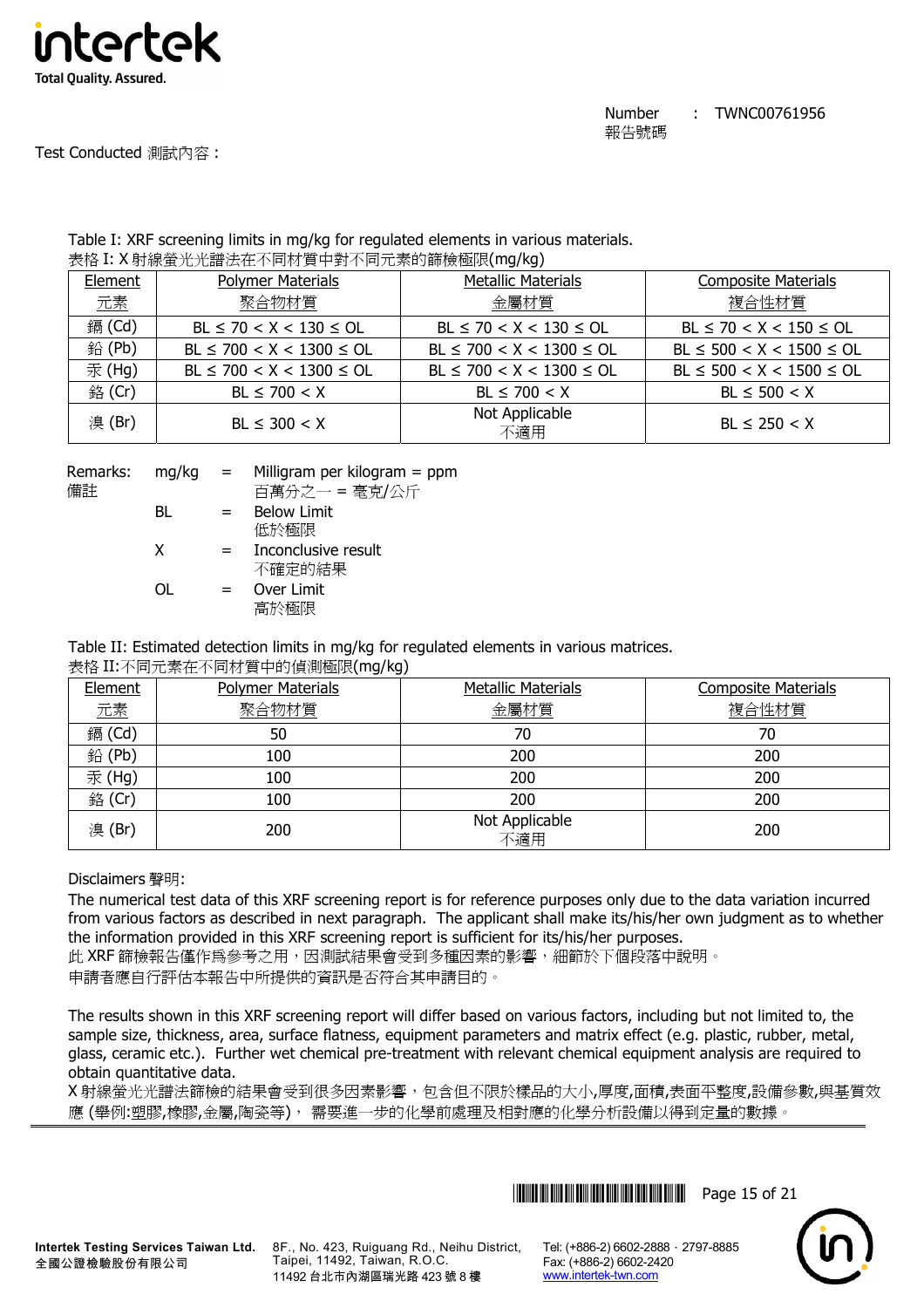

| Test Item                                                            | <b>Test Method</b>                                                                                                                                                                                                                                          | <b>Reporting Limit</b> |
|----------------------------------------------------------------------|-------------------------------------------------------------------------------------------------------------------------------------------------------------------------------------------------------------------------------------------------------------|------------------------|
| 測試項目                                                                 | 測試方法                                                                                                                                                                                                                                                        | 報告極限                   |
| Cadmium (Cd) Content<br>鎘含量                                          | With reference to IEC 62321-5: 2013, by microwave or acid<br>digestion and determined by ICP-OES.<br>參考 IEC 62321-5: 2013, 以微波或酸液消化法消化樣品並用<br>感應耦合電漿原子發射光譜儀分析。                                                                                              | 2 ppm                  |
| Lead (Pb) Content<br>鉛含量                                             | With reference to IEC 62321-5: 2013, by microwave or acid<br>digestion and determined by ICP-OES.<br>參考 IEC 62321-5: 2013, 以微波或酸液消化法消化樣品並用<br>感應耦合電漿原子發射光譜儀分析。                                                                                              | 2 ppm                  |
| Mercury (Hg) Content<br>汞含量                                          | With reference to IEC 62321-4:2013+AMD1:2017, by<br>microwave or acid digestion and determined by ICP-OES.<br>參考 IEC 62321-4:2013+AMD1:2017, 以微波或酸液消化法消<br>化樣品並用感應耦合電漿原子發射光譜儀分析。                                                                            | 2 ppm                  |
| Chromium VI (Cr <sup>6+</sup> ) Content<br>六價鉻含量<br>(for non-metal)  | With reference to IEC 62321-7-2: 2017, organic solvent was<br>used to dissolve or swell sample matrix, followed by alkaline<br>digestion and determined by UV-Vis Spectrophotometer.<br>參考 IEC 62321-7-2:2017, 以有機溶劑溶解或使樣品基質膨<br>脹,再進行鹼液消化,用紫外光-可見光分光光度計分析。 | 8 ppm                  |
| Chromium VI (Cr <sup>6+</sup> ) Content<br>六價鉻含量<br>(for metal)      | With reference to IEC 62321: 2008, by spot test.<br>參考 IEC 62321:2008 第一版附錄 B, 以點測試法分析。                                                                                                                                                                     | 1 ppm                  |
| Polybrominated Biphenyls (PBBs) confirmation when necessary.<br>多溴聯苯 | With reference to IEC 62321-6: 2015, by solvent extraction<br>and determined by GC-MS and further HPLC-DAD<br>參考 IEC 62321-6: 2015, 以溶劑萃取並用氣相層析質譜儀分<br>析,必要時會以高效液相層析儀光二極體陣列偵測儀進行確認                                                                          | 5 ppm                  |
| Polybrominated Diphenyl Ethers<br>(PBDEs) 多溴聯苯醚                      | With reference to IEC 62321-6: 2015, by solvent extraction<br>and determined by GC-MS and further HPLC-DAD<br>confirmation when necessary.<br>參考 IEC 62321-6: 2015, 以溶劑萃取並用氣相層析質譜儀分<br>析,必要時會以高效液相層析儀光二極體陣列偵測儀進行確認                                          | 5 ppm                  |

Chemical Test Method 化學測試方法

Remark : Reporting Limit = Quantitation limit of analyte in sample 測試樣品之定量偵測極限 備註

 $\lambda$ 

全國公證檢驗股份有限公司

**Intertek Testing Services Taiwan Ltd.** 8F., No. 423, Ruiguang Rd., Neihu District, Taipei, 11492, Taiwan, R.O.C. 11492 台北市內湖區瑞光路 423 號 8 樓

\*THJ0761956\* Page 16 of 21

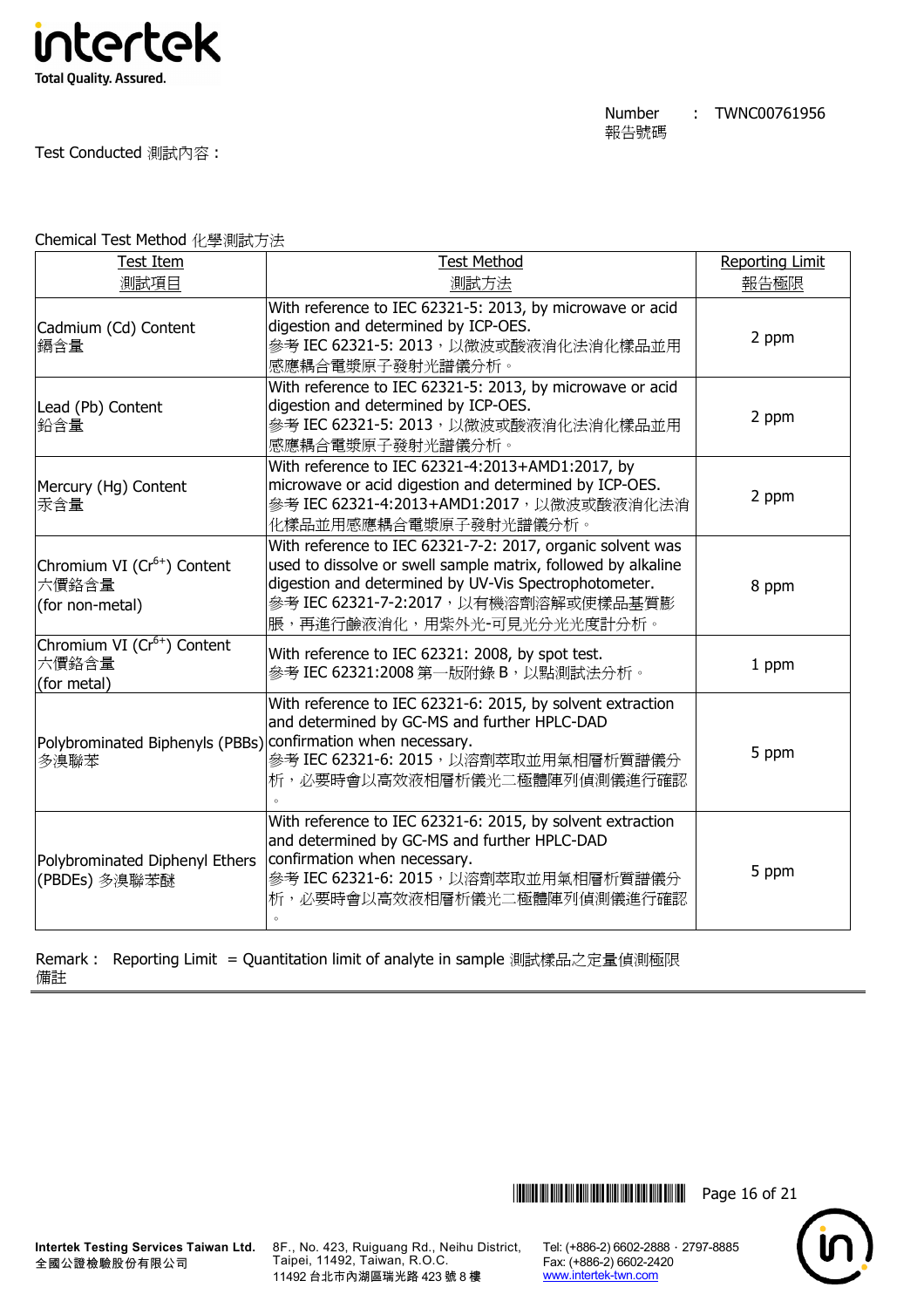

Test Conducted 測試內容 :

#### RoHS Limit RoHS 限值

| Restricted Substances 限用物質                                                   | Limits 限值         |  |  |
|------------------------------------------------------------------------------|-------------------|--|--|
| Cadmium (Cd) content 鎘含量                                                     | $0.01\%$ (100ppm) |  |  |
| Lead (Pb) content 鉛含量                                                        | $0.1\%$ (1000ppm) |  |  |
| Mercury (Hg) content 汞含量                                                     | $0.1\%$ (1000ppm) |  |  |
| Chromium VI (Cr <sup>6+</sup> ) content 六價鉻含量                                | $0.1\%$ (1000ppm) |  |  |
| Polybrominated Biphenyls (PBBs) 多溴聯苯                                         | $0.1\%$ (1000ppm) |  |  |
| Polybrominated Diphenyl Ethers (PBDEs) 多溴聯苯醚                                 | $0.1\%$ (1000ppm) |  |  |
| The limits were quoted from Annex II of 2011/65/EU for homogeneous material. |                   |  |  |

本限值是依據歐盟指令 2011/65/EU 附錄二針對均質材質所訂定。



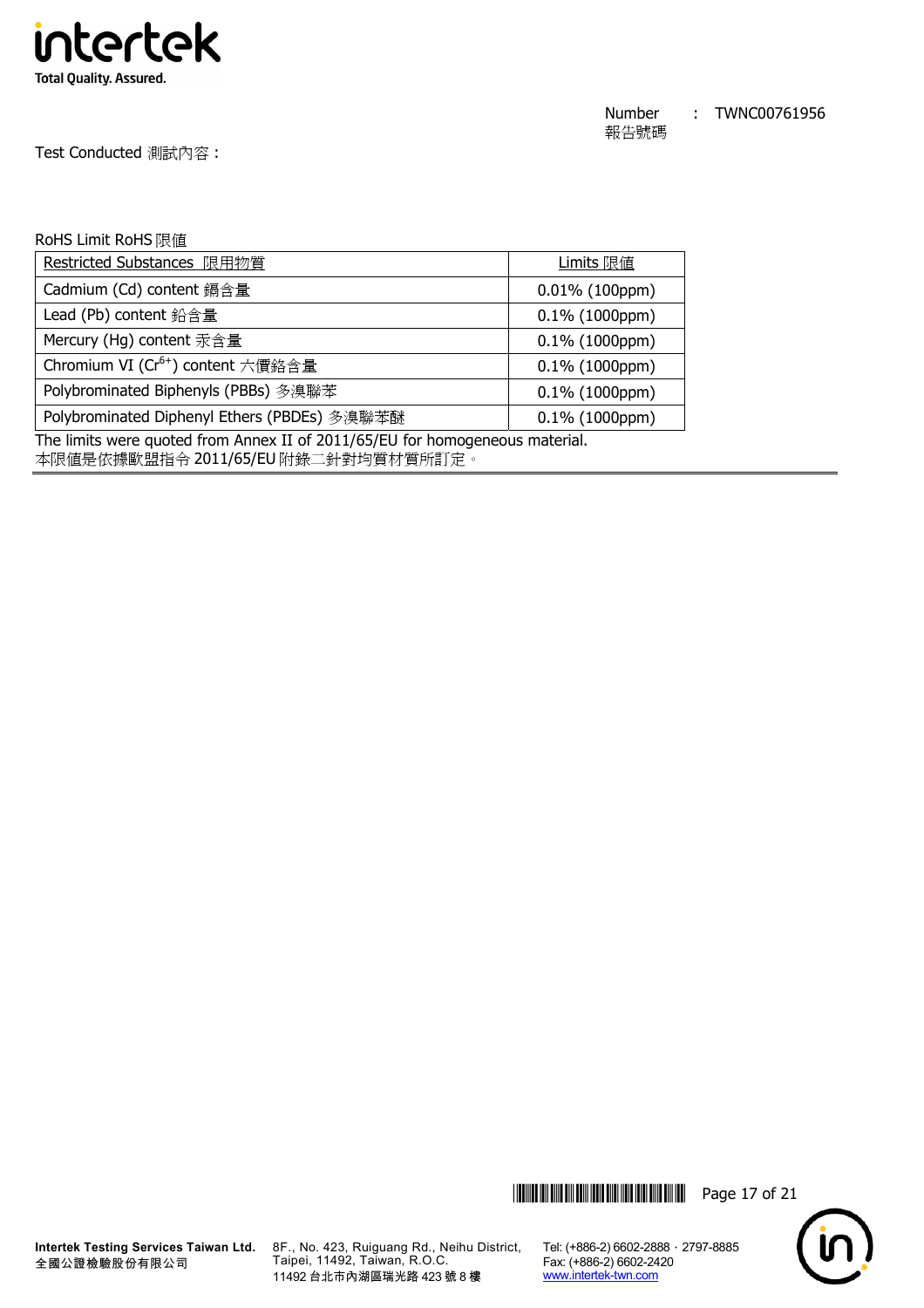

Test Conducted 測試內容 :

#### 3. Heavy Metal Content In Batteries 電池重金屬含量

Test Result Summary 測試結果

As per directive 2006/66/EC and Amendment 2013/56/EU of the European Parliament and of the Council, submitted sample was digested with appropriate acid and determined by inductively coupled plasma-optical emission spectrometer (ICP-OES).

依據 2006/66/EC 及其更新指令 2013/56/EU, 樣品以酸液進行消化並利用 ICP-OES 進行分析。

| <b>Elements</b> 元素       |                                                                                                            | Result 結果 # $(%)$<br>(74)                                                                                                                                                 | Limit 限値 $(\% )$ |
|--------------------------|------------------------------------------------------------------------------------------------------------|---------------------------------------------------------------------------------------------------------------------------------------------------------------------------|------------------|
| Lead (Pb) Content 鉛含量    |                                                                                                            | ND.                                                                                                                                                                       |                  |
|                          | Cadmium (Cd) Content 鎘含量                                                                                   | ND.                                                                                                                                                                       | 0.002            |
| Mercury (Hg) Content 汞含量 |                                                                                                            | ND.                                                                                                                                                                       | 0.0005           |
| 備註                       | 根據送檢樣品的重量百分比<br>$ND = Not Detection = \n#é$<br>結果是根據測試元件的含量計算<br>Detection Limit $=$ Pb = 0.0005 %<br>偵測極限 | Remarks : $\%$ = Percentage based on weight of submitted sample<br>$#$ = Results were calculated by contents of tested components.<br>$Cd = 0.0002$ %<br>$Hq = 0.00002 %$ |                  |

| <b>Tested Components:</b> | (74) | <b>Battery</b> |
|---------------------------|------|----------------|
| 送檢樣品                      |      |                |





**Intertek Testing Services Taiwan Ltd.** 全國公證檢驗股份有限公司

8F., No. 423, Ruiguang Rd., Neihu District, Taipei, 11492, Taiwan, R.O.C. 11492 台北市內湖區瑞光路 423 號 8 樓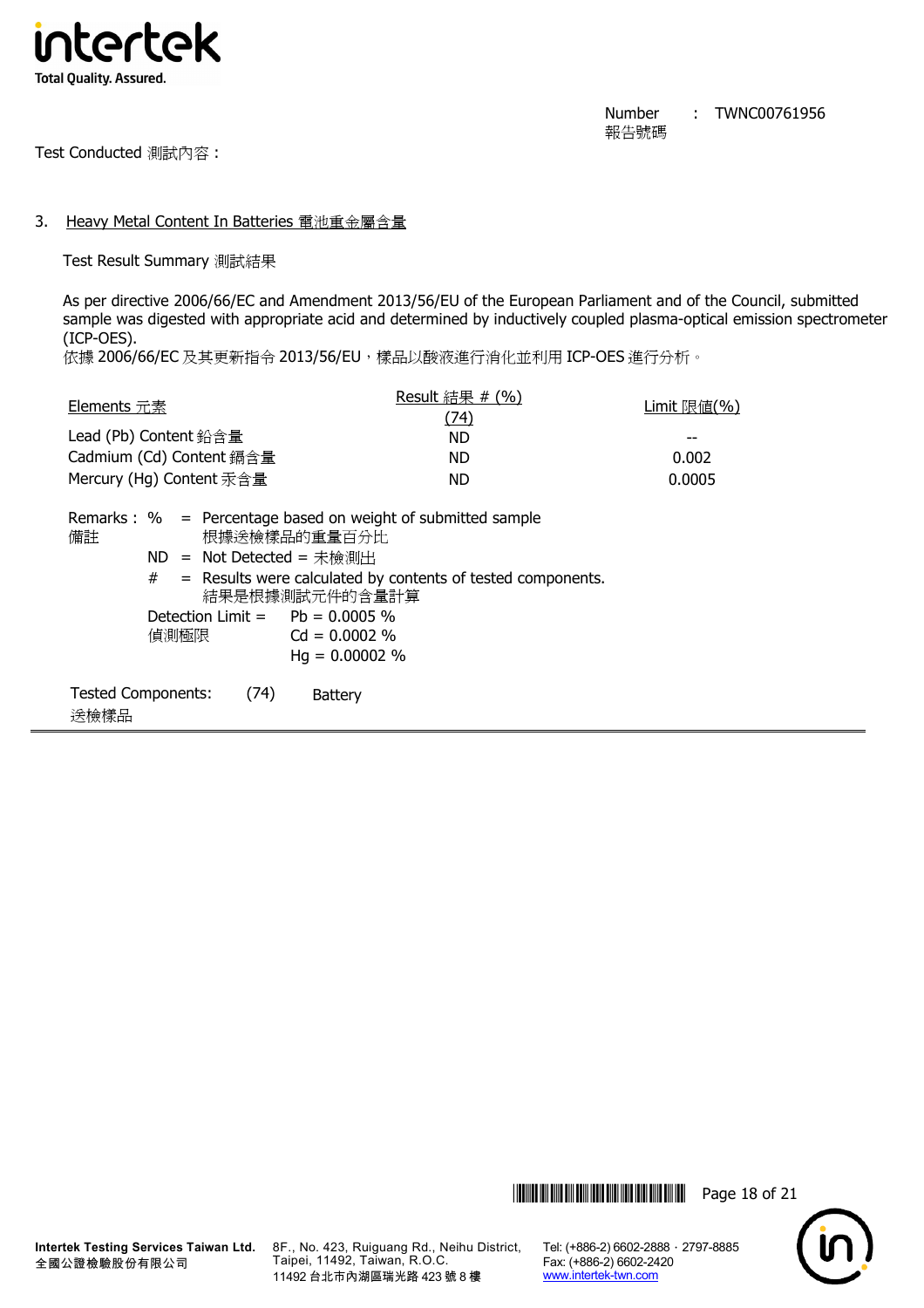

Test Conducted 測試內容 :

Labeling Requirement For Separate Collection 分類回收標示規範 According to 2006/66/EC, all batteries, accumulators and battery packs are appropriately marked with the separate symbol shown in below.





Symbol Labeling Size 標示圖案大小:

- Accumulator or Battery Pack: at least 3 % of the area of the largest side of the battery. (up to a maximum size of  $5 \times 5$  cm).

蓄電池或電池模組:至少須佔電池最大表面積的 3% (標示面積最大為 5 × 5 cm)。

Cylindrical Cells: at least 1.5 % of the surface area of the battery or accumulator. (up to a maximum size of  $5 \times 5$ cm).

筒狀電池:至少須佔電池最大表面積的 1.5% (標示面積最大為 5 × 5 cm)。

If size of the battery, accumulator or battery pack is such that the symbol will be smaller than  $0.5 \times 0.5$  cm, The battery, accumulator or battery pack need not be marked but a symbol measuring at least  $1 \times 1$  cm shall be printed on the packaging.

如果電池連 0.5 × 0.5 cm 的最小面積都無法標示時,此圖案必須以 1 × 1 cm 的方式標示在外包裝上。

Symbols shall be printed visibly, legibly and indelibly. 標示圖案應具有清晰、易讀與不易去除。

Chemical Symbols For Specific Heavy Metal 特定重金屬化學符號標示

When batteries, accumulators and button cells contain more than 0,0005 % mercury, more than 0,002 % cadmium or more than 0,004 % lead, shall be marked with requirement as below.

當電池、蓄電池或鈕釦電池重金屬汞含量超過 0.0005%、鎘超過 0.002%或是鉛超過 0.004%時,電池必須根據下列要求 進行標示。

- Mark the chemical symbol for the metal concerned: Hg, Cd or Pb. 以化學符號 Hg, Cd, Pb 進行標示
- The chemical symbol shall be printed beneath the separate symbol. 化學符號必須標示在回收標示的下方
- The chemical symbol shall cover an area of at least one quarter the size of that separate symbol. 化學符號所涵蓋的面積至少需達回收標示的 1/4 以上。

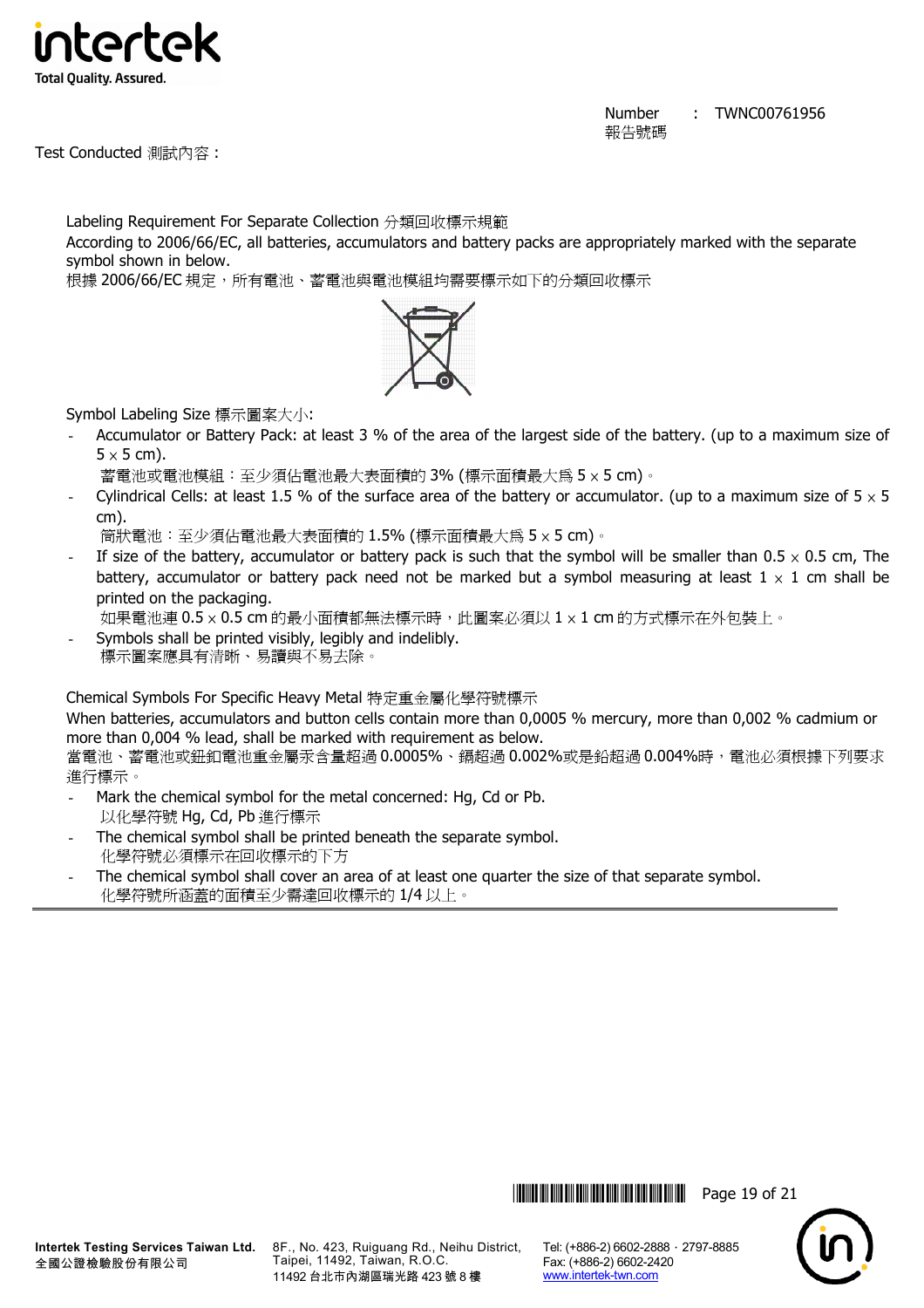

Sample photo 樣品照片 :



\*THJ0761956\* Page 20 of 21



**Intertek Testing Services Taiwan Ltd.** 全國公證檢驗股份有限公司

8F., No. 423, Ruiguang Rd., Neihu District, Taipei, 11492, Taiwan, R.O.C. 11492 台北市內湖區瑞光路 423 號 8 樓